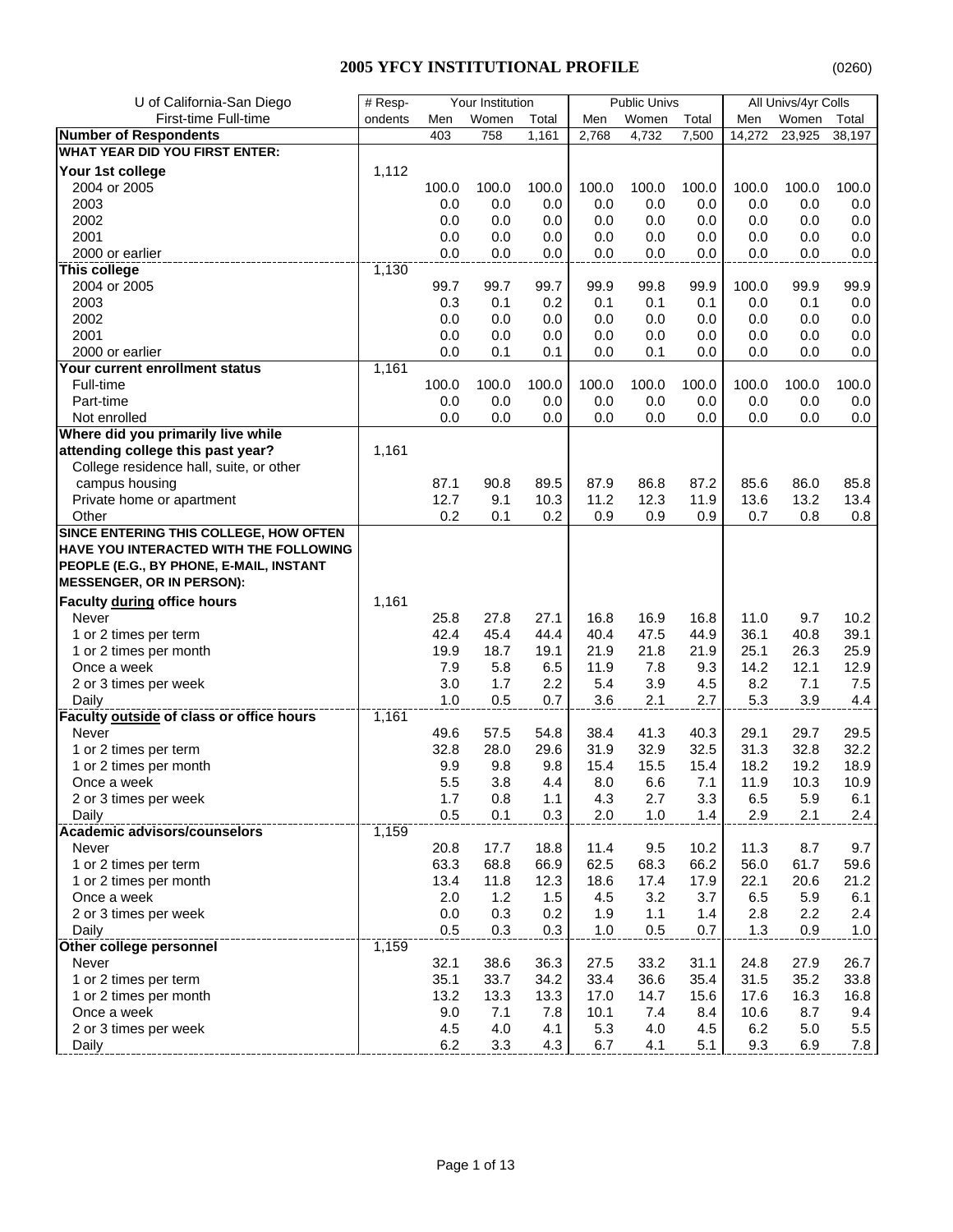| U of California-San Diego                     | $#$ Resp- |       | Your Institution |       |      | <b>Public Univs</b> |       |      | All Univs/4yr Colls |       |
|-----------------------------------------------|-----------|-------|------------------|-------|------|---------------------|-------|------|---------------------|-------|
| First-time Full-time                          | ondents   | Men   | Women            | Total | Men  | Women               | Total | Men  | Women               | Total |
| SINCE ENTERING THIS COLLEGE, HOW OFTEN        |           |       |                  |       |      |                     |       |      |                     |       |
| <b>HAVE YOU INTERACTED WITH THE FOLLOWING</b> |           |       |                  |       |      |                     |       |      |                     |       |
| PEOPLE (E.G., BY PHONE, E-MAIL, INSTANT       |           |       |                  |       |      |                     |       |      |                     |       |
| <b>MESSENGER, OR IN PERSON):</b>              |           |       |                  |       |      |                     |       |      |                     |       |
| <b>Close friends at this institution</b>      | 1,160     |       |                  |       |      |                     |       |      |                     |       |
| Never                                         |           | 4.0   | 2.0              | 2.7   | 2.9  | 1.9                 | 2.3   | 2.6  | 1.9                 | 2.2   |
| 1 or 2 times per term                         |           | 1.2   | 2.2              | 1.9   | 2.7  | 1.5                 | 1.9   | 2.1  | 1.4                 | 1.7   |
| 1 or 2 times per month                        |           | 4.7   | 3.7              | 4.1   | 4.0  | 2.4                 | 3.0   | 3.0  | 2.0                 | 2.3   |
| Once a week                                   |           | 8.7   | 6.3              | 7.2   | 6.7  | 4.6                 | 5.4   | 5.2  | 3.8                 | 4.3   |
| 2 or 3 times per week                         |           | 13.2  | 13.6             | 13.4  | 12.7 | 10.9                | 11.6  | 10.9 | 9.0                 | 9.7   |
| Daily                                         |           | 68.2  | 72.2             | 70.8  | 71.0 | 78.7                | 75.9  | 76.1 | 82.0                | 79.8  |
| <b>Close friends not at this institution</b>  | 1,161     |       |                  |       |      |                     |       |      |                     |       |
| Never                                         |           | 6.0   | 3.4              | 4.3   | 4.5  | 2.7                 | 3.3   | 4.5  | 2.7                 | 3.4   |
| 1 or 2 times per term                         |           | 18.6  | 16.6             | 17.3  | 13.6 | 10.9                | 11.9  | 12.0 | 9.2                 | 10.3  |
| 1 or 2 times per month                        |           | 21.1  | 16.2             | 17.9  | 18.0 | 15.8                | 16.6  | 16.1 | 13.6                | 14.5  |
| Once a week                                   |           | 12.9  | 14.2             | 13.8  | 16.7 | 13.6                | 14.8  | 15.7 | 13.2                | 14.1  |
| 2 or 3 times per week                         |           | 18.4  | 24.0             | 22.0  | 19.7 | 24.6                | 22.8  | 21.6 | 24.2                | 23.2  |
| Daily                                         |           | 23.1  | 25.5             | 24.6  | 27.5 | 32.4                | 30.6  | 30.1 | 37.2                | 34.5  |
| <b>Your family</b>                            | 1,161     |       |                  |       |      |                     |       |      |                     |       |
| Never                                         |           | 2.7   | 0.9              | 1.6   | 1.8  | 0.6                 | 1.0   | 2.1  | 0.9                 | 1.4   |
| 1 or 2 times per term                         |           | 17.1  | 14.0             | 15.1  | 11.5 | 7.7                 | 9.1   | 11.2 | 7.5                 | 8.9   |
| 1 or 2 times per month                        |           | 21.8  | 14.5             | 17.1  | 19.1 | 13.9                | 15.8  | 14.9 | 10.4                | 12.1  |
| Once a week                                   |           | 19.4  | 16.2             | 17.3  | 20.9 | 12.8                | 15.8  | 20.8 | 13.4                | 16.1  |
| 2 or 3 times per week                         |           | 20.1  | 24.0             | 22.7  | 25.0 | 26.0                | 25.6  | 25.1 | 25.3                | 25.3  |
| Daily                                         |           | 18.9  | 30.3             | 26.4  | 21.7 | 39.0                | 32.6  | 25.9 | 42.5                | 36.3  |
| <b>Graduate students/teaching assistants</b>  | 1,158     |       |                  |       |      |                     |       |      |                     |       |
| Never                                         |           | 12.5  | 7.4              | 9.2   | 17.8 | 15.9                | 16.6  | 39.4 | 43.2                | 41.8  |
| 1 or 2 times per term                         |           | 18.2  | 20.6             | 19.8  | 21.1 | 23.6                | 22.7  | 19.8 | 19.1                | 19.4  |
| 1 or 2 times per month                        |           | 17.5  | 17.7             | 17.6  | 15.3 | 15.9                | 15.7  | 12.4 | 11.4                | 11.8  |
| Once a week                                   |           | 23.7  | 27.5             | 26.2  | 21.9 | 22.5                | 22.2  | 14.0 | 13.5                | 13.7  |
| 2 or 3 times per week                         |           | 22.9  | 22.9             | 22.9  | 17.3 | 16.9                | 17.0  | 10.2 | 9.3                 | 9.7   |
| Daily                                         |           | 5.2   | 4.0              | 4.4   | 6.6  | 5.2                 | 5.7   | 4.2  | 3.4                 | 3.7   |
| Students reporting they were "satisfied"      |           |       |                  |       |      |                     |       |      |                     |       |
| or "very satisfied" with each of the          |           |       |                  |       |      |                     |       |      |                     |       |
| following at this institution [1]             |           |       |                  |       |      |                     |       |      |                     |       |
| <b>Classroom facilities</b>                   | 1,152     | 70.5  | 69.3             | 69.7  | 74.5 | 74.2                | 74.3  | 75.9 | 76.8                | 76.5  |
| <b>Computer facilities</b>                    | 1,026     | 64.8  | 73.0             | 70.1  | 75.1 | 77.8                | 76.8  | 74.4 | 76.3                | 75.6  |
| Library facilities and services               | 1,079     | 84.3  | 88.2             | 86.8  | 81.9 | 83.9                | 83.2  | 76.2 | 77.9                | 77.3  |
| Academic advising                             | 1,028     | 56.4  | 59.1             | 58.2  | 62.2 | 64.3                | 63.5  | 60.0 | 61.0                | 60.6  |
| Tutoring or other academic assistance         | 739       | 55.3  | 63.0             | 60.4  | 57.7 | 63.4                | 61.3  | 54.8 | 59.8                | 57.9  |
| Registrar's office                            | 966       | 54.2  | 56.8             | 55.9  | 50.9 | 55.1                | 53.5  | 51.9 | 53.9                | 53.2  |
| Student housing facilities/services           | 1,054     | 55.4  | 61.2             | 59.2  | 55.0 | 58.4                | 57.1  | 49.8 | 53.2                | 51.9  |
| Financial aid services                        | 803       | 56.1  | 56.4             | 56.3  | 50.2 | 51.1                | 50.7  | 50.7 | 49.9                | 50.2  |
| Career center/services                        | 645       | 54.0  | 58.4             | 56.9  | 51.5 | 55.2                | 53.7  | 49.2 | 52.5                | 51.2  |
| Student health center/services                | 718       | 56.3  | 60.7             | 59.2  | 60.3 | 64.0                | 62.7  | 55.4 | 57.0                | 56.4  |
| Psychological counseling services             | 288       | 34.3  | 38.3             | 36.8  | 41.3 | 45.8                | 43.7  | 40.1 | 44.2                | 42.4  |
| <b>Recreational facilities</b>                | 1,019     | 86.8  | 86.9             | 86.8  | 83.9 | 85.3                | 84.8  | 69.1 | 69.8                | 69.5  |
| Orientation for new students                  | 1,131     | 57.0  | 60.7             | 59.4  | 62.6 | 64.9                | 64.0  | 60.2 | 63.6                | 62.3  |
| Type of survey returned                       | 1,161     |       |                  |       |      |                     |       |      |                     |       |
| Paper                                         |           | 0.0   | 0.0              | 0.0   | 40.0 | 29.4                | 33.3  | 71.2 | 68.9                | 69.8  |
| Web                                           |           | 100.0 | 100.0            | 100.0 | 60.0 | 70.6                | 66.7  | 28.8 | 31.1                | 30.2  |

[1] Respondents marking "No Experience/Not Available" were not included in these results.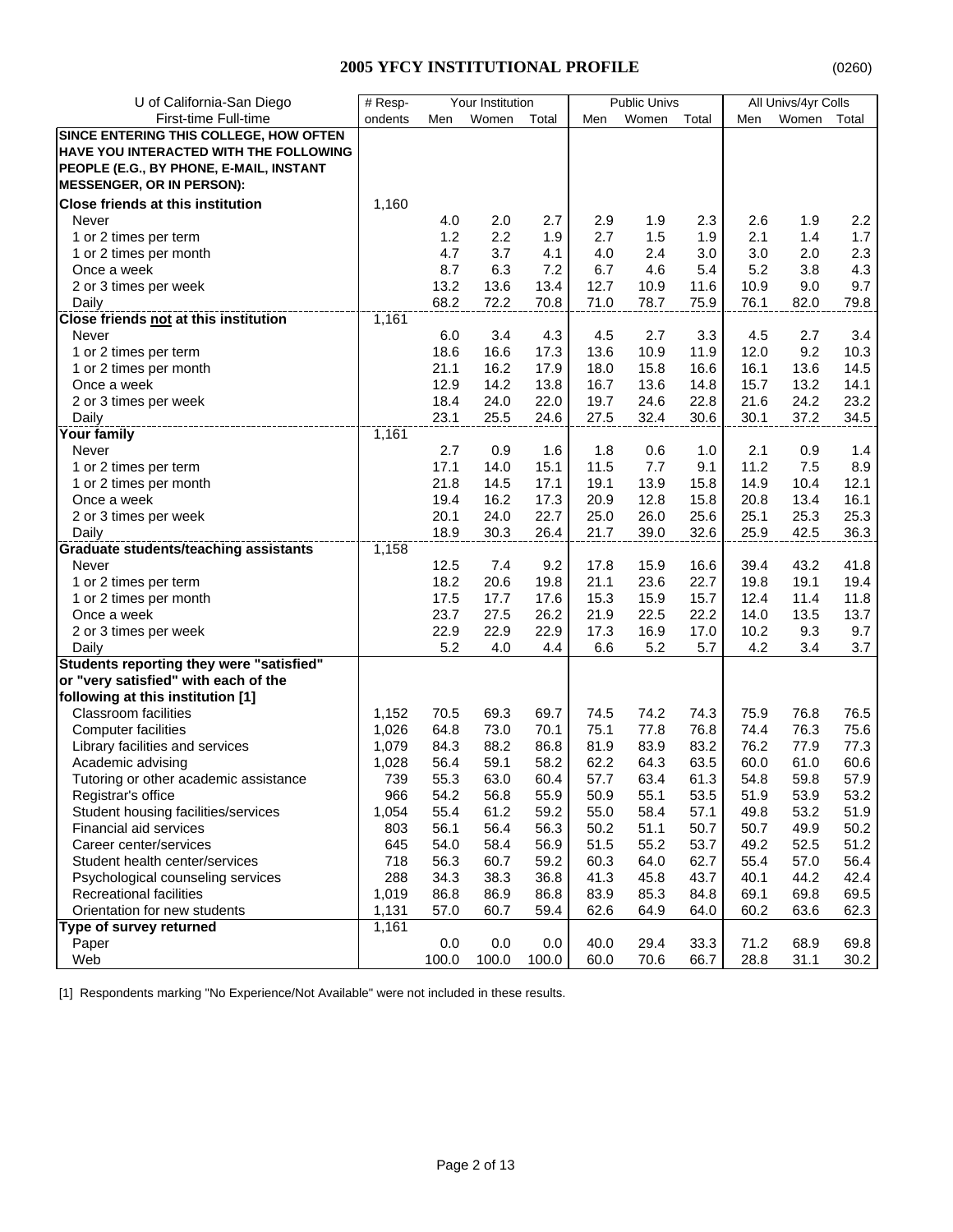# **2005 YFCY INSTITUTIONAL PROFILE**

| U of California-San Diego             | # Resp-<br>Your Institution |      |       | <b>Public Univs</b> |      | All Univs/4yr Colls |       |      |       |       |
|---------------------------------------|-----------------------------|------|-------|---------------------|------|---------------------|-------|------|-------|-------|
| First-time Full-time                  | ondents                     | Men  | Women | Total               | Men  | Women               | Total | Men  | Women | Total |
| Are you: [2]                          | 1,159                       |      |       |                     |      |                     |       |      |       |       |
| White/Caucasian                       |                             | 42.4 | 43.0  | 42.8                | 78.8 | 75.0                | 76.4  | 77.4 | 75.2  | 76.1  |
| African American/Black                |                             | 1.2  | 1.1   | 1.1                 | 5.3  | 5.6                 | 5.5   | 9.8  | 10.7  | 10.4  |
| American Indian/Alaska Native         |                             | 0.7  | 1.5   | 1.2                 | 1.7  | 1.8                 | 1.7   | 1.7  | 1.8   | 1.8   |
| Asian American/Asian                  |                             | 49.9 | 50.1  | 50.0                | 12.3 | 13.6                | 13.1  | 8.2  | 8.5   | 8.4   |
| Native Hawaiian/Pacific Islander      |                             | 2.5  | 3.7   | 3.3                 | 1.1  | 1.2                 | 1.2   | 1.1  | 1.0   | 1.0   |
| Mexican American/Chicano              |                             | 6.7  | 7.5   | 7.2                 | 4.4  | 6.0                 | 5.4   | 2.9  | 3.1   | 3.1   |
| Puerto Rican                          |                             | 0.5  | 0.7   | 0.6                 | 0.6  | 1.1                 | 0.9   | 1.3  | 1.5   | 1.4   |
| <b>Other Latino</b>                   |                             | 3.2  | 3.2   | 3.2                 | 2.3  | 2.8                 | 2.6   | 3.0  | 3.4   | 3.2   |
| Other                                 |                             | 6.7  | 4.5   | 5.3                 | 3.5  | 2.9                 | 3.1   | 3.8  | 3.7   | 3.7   |
| Is English your native language?      | 1,160                       |      |       |                     |      |                     |       |      |       |       |
| Yes                                   |                             | 68.4 | 72.3  | 70.9                | 90.1 | 90.0                | 90.1  | 92.1 | 92.0  | 92.0  |
| No                                    |                             | 31.6 | 27.7  | 29.1                | 9.9  | 10.0                | 9.9   | 7.9  | 8.0   | 8.0   |
| HOW WOULD YOU DESCRIBE THE RACIAL/    |                             |      |       |                     |      |                     |       |      |       |       |
| ETHNIC COMPOSITION OF THE FOLLOWING   |                             |      |       |                     |      |                     |       |      |       |       |
| <b>GROUPS?</b>                        |                             |      |       |                     |      |                     |       |      |       |       |
| High school you last attended         | 1,161                       |      |       |                     |      |                     |       |      |       |       |
| Not applicable                        |                             | 2.0  | 0.8   | 1.2                 | 1.0  | 0.6                 | 0.7   | 1.5  | 1.0   | 1.2   |
| All or nearly all racial/ethnic       |                             |      |       |                     |      |                     |       |      |       |       |
| minorities                            |                             | 11.9 | 12.0  | 12.0                | 4.6  | 6.1                 | 5.6   | 5.5  | 7.0   | 6.4   |
| Mostly racial/ethnic minorities       |                             | 23.8 | 22.8  | 23.2                | 8.4  | 9.6                 | 9.2   | 6.9  | 8.0   | 7.6   |
| Half white and half racial/ethnic     |                             |      |       |                     |      |                     |       |      |       |       |
| minorities                            |                             | 34.0 | 33.8  | 33.9                | 24.7 | 26.5                | 25.8  | 21.7 | 23.1  | 22.6  |
| Mostly white                          |                             | 21.8 | 22.3  | 22.1                | 33.2 | 31.1                | 31.9  | 34.4 | 31.9  | 32.8  |
| All or nearly all white               |                             | 6.5  | 8.3   | 7.7                 | 28.1 | 26.1                | 26.8  | 30.0 | 29.1  | 29.4  |
| Neighborhood where you grew up        | 1,161                       |      |       |                     |      |                     |       |      |       |       |
| Not applicable                        |                             | 2.2  | 1.8   | 2.0                 | 1.8  | 1.4                 | 1.6   | 2.1  | 1.7   | 1.9   |
| All or nearly all racial/ethnic       |                             |      |       |                     |      |                     |       |      |       |       |
| minorities                            |                             | 11.2 | 12.0  | 11.7                | 4.8  | 6.0                 | 5.6   | 6.7  | 7.4   | 7.1   |
| Mostly racial/ethnic minorities       |                             | 19.9 | 17.3  | 18.2                | 6.6  | 7.4                 | 7.1   | 6.4  | 6.7   | 6.6   |
| Half white and half racial/ethnic     |                             |      |       |                     |      |                     |       |      |       |       |
| minorities                            |                             | 22.6 | 25.6  | 24.5                | 12.7 | 13.5                | 13.2  | 12.0 | 12.4  | 12.2  |
| Mostly white                          |                             | 32.5 | 28.8  | 30.1                | 34.9 | 33.2                | 33.8  | 33.1 | 31.3  | 31.9  |
| All or nearly all white               |                             | 11.7 | 14.5  | 13.5                | 39.3 | 38.4                | 38.7  | 39.6 | 40.5  | 40.2  |
| Friends you socialize with in college | 1,161                       |      |       |                     |      |                     |       |      |       |       |
| Not applicable                        |                             | 2.2  | 0.5   | 1.1                 | 1.1  | 0.7                 | 0.8   | 1.3  | 0.9   | 1.0   |
| All or nearly all racial/ethnic       |                             |      |       |                     |      |                     |       |      |       |       |
| minorities                            |                             | 11.7 | 10.0  | 10.6                | 3.6  | 4.5                 | 4.2   | 5.1  | 6.3   | 5.8   |
| Mostly racial/ethnic minorities       |                             | 32.0 | 31.5  | 31.7                | 8.1  | 10.2                | 9.4   | 6.7  | 8.6   | 7.9   |
| Half white and half racial/ethnic     |                             |      |       |                     |      |                     |       |      |       |       |
| minorities                            |                             | 37.7 | 42.5  | 40.8                | 23.4 | 28.0                | 26.3  | 26.0 | 26.5  | 26.3  |
| Mostly white                          |                             | 13.6 | 12.5  | 12.9                | 43.6 | 38.0                | 40.1  | 41.8 | 38.6  | 39.8  |
| All or nearly all white               |                             | 2.7  | 2.9   | 2.8                 | 20.3 | 18.6                | 19.2  | 19.1 | 19.2  | 19.1  |
| Your informal study groups            | 1,161                       |      |       |                     |      |                     |       |      |       |       |
| Not applicable                        |                             | 24.8 | 24.4  | 24.5                | 28.2 | 28.5                | 28.4  | 28.0 | 27.5  | 27.7  |
| All or nearly all racial/ethnic       |                             |      |       |                     |      |                     |       |      |       |       |
| minorities                            |                             | 10.4 | 9.5   | 9.8                 | 2.9  | 3.1                 | 3.0   | 3.8  | 4.3   | 4.1   |
| Mostly racial/ethnic minorities       |                             | 23.8 | 23.4  | 23.5                | 5.7  | 7.0                 | 6.6   | 4.5  | 5.4   | 5.1   |
| Half white and half racial/ethnic     |                             |      |       |                     |      |                     |       |      |       |       |
| minorities                            |                             | 31.0 | 32.3  | 31.9                | 17.3 | 20.3                | 19.2  | 17.4 | 18.2  | 17.9  |
| Mostly white                          |                             | 8.9  | 8.2   | 8.4                 | 28.7 | 25.8                | 26.9  | 28.5 | 27.9  | 28.1  |
| All or nearly all white               |                             | 1.0  | 2.2   | 1.8                 | 17.1 | 15.2                | 15.9  | 17.7 | 16.6  | 17.0  |

[2] Percentages will sum to more than 100.0 if any respondents marked more than one ethnic group.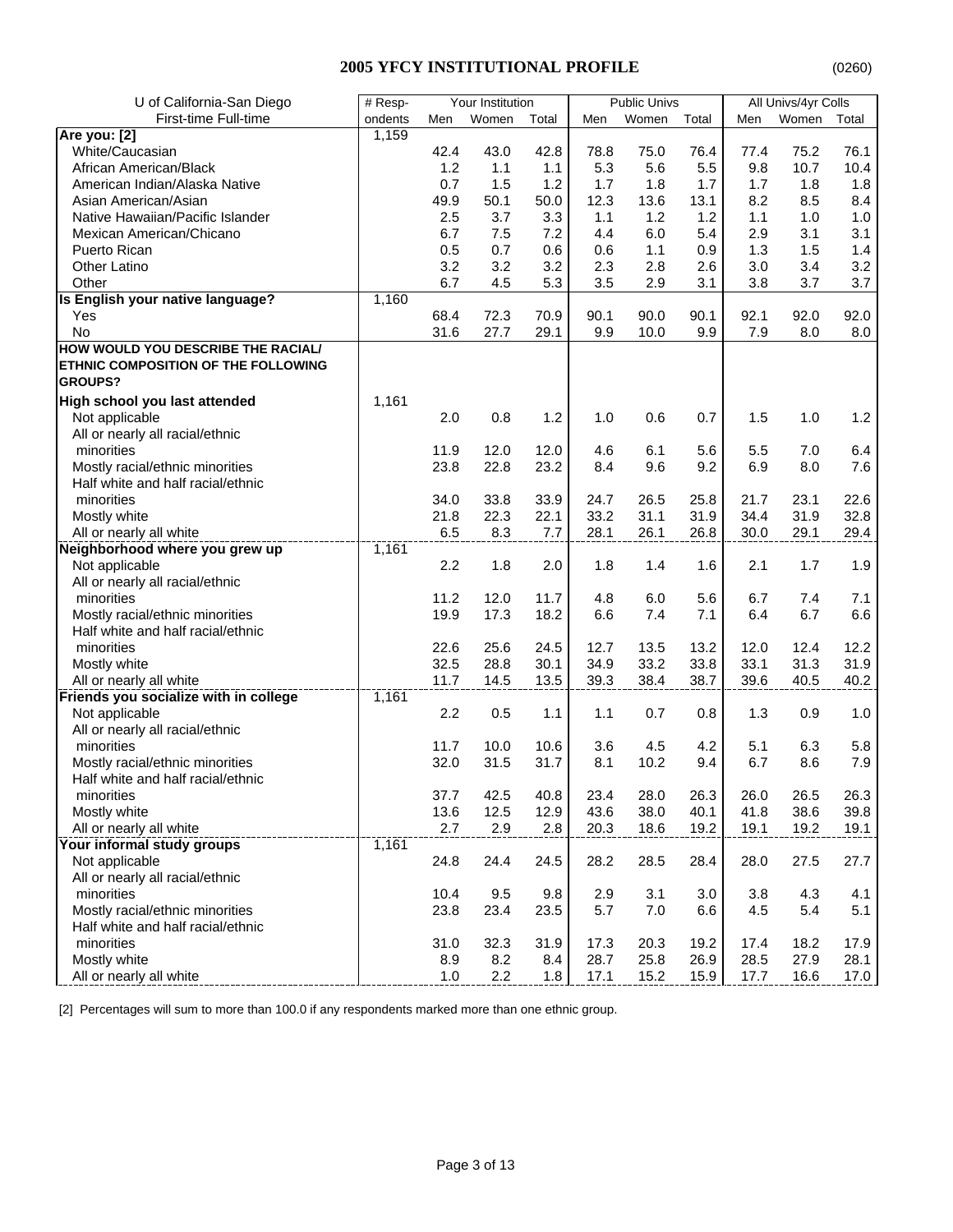| U of California-San Diego                                               | # Resp- |      | Your Institution |              |      | <b>Public Univs</b> |              |      | All Univs/4yr Colls |       |
|-------------------------------------------------------------------------|---------|------|------------------|--------------|------|---------------------|--------------|------|---------------------|-------|
| First-time Full-time                                                    | ondents | Men  | Women            | Total        | Men  | Women               | Total        | Men  | Women               | Total |
| HOW WOULD YOU DESCRIBE THE RACIAL/                                      |         |      |                  |              |      |                     |              |      |                     |       |
| ETHNIC COMPOSITION OF THE FOLLOWING                                     |         |      |                  |              |      |                     |              |      |                     |       |
| <b>GROUPS?</b>                                                          |         |      |                  |              |      |                     |              |      |                     |       |
| Clubs/organizations to which you belong                                 | 1,161   |      |                  |              |      |                     |              |      |                     |       |
| Not applicable                                                          |         | 33.3 | 27.4             | 29.5         | 27.7 | 27.7                | 27.7         | 26.0 | 26.7                | 26.4  |
| All or nearly all racial/ethnic                                         |         |      |                  |              |      |                     |              |      |                     |       |
| minorities                                                              |         | 11.7 | 10.7             | 11.0         | 4.1  | 4.3                 | 4.2          | 5.0  | 5.4                 | 5.3   |
| Mostly racial/ethnic minorities                                         |         | 14.9 | 14.6             | 14.7         | 4.2  | 5.7                 | 5.1          | 4.6  | 5.3                 | 5.0   |
| Half white and half racial/ethnic                                       |         |      |                  |              |      |                     |              |      |                     |       |
| minorities                                                              |         | 26.8 | 32.6             | 30.6         | 18.9 | 22.9                | 21.4         | 18.8 | 20.0                | 19.6  |
| Mostly white                                                            |         | 11.4 | 11.9             | 11.7         | 30.5 | 27.3                | 28.5         | 30.1 | 28.7                | 29.3  |
| All or nearly all white                                                 |         | 2.0  | 2.8              | 2.5          | 14.7 | 12.2                | 13.1         | 15.5 | 13.7                | 14.4  |
| <b>Place of work</b>                                                    | 1,161   |      |                  |              |      |                     |              |      |                     |       |
| Not applicable                                                          |         | 51.4 | 55.4             | 54.0         | 37.8 | 41.3                | 40.0         | 33.6 | 34.7                | 34.3  |
| All or nearly all racial/ethnic                                         |         |      |                  |              |      |                     |              |      |                     |       |
| minorities                                                              |         | 2.7  | 2.6              | 2.7          | 2.6  | 2.3                 | 2.4          | 3.7  | 3.8                 | 3.8   |
| Mostly racial/ethnic minorities                                         |         | 10.4 | 7.8              | 8.7          | 5.4  | 4.5                 | 4.9          | 5.3  | 5.1                 | 5.2   |
| Half white and half racial/ethnic                                       |         |      |                  |              |      |                     |              |      |                     |       |
| minorities                                                              |         | 19.6 | 19.9             | 19.8         | 16.9 | 17.8                | 17.5         | 17.6 | 17.3                | 17.4  |
| Mostly white                                                            |         | 10.4 | 10.7             | 10.6         | 21.5 | 19.2                | 20.1         | 22.0 | 21.4                | 21.6  |
| All or nearly all white                                                 |         | 5.5  | 3.6              | 4.2          | 15.8 | 14.7                | 15.1         | 17.7 | 17.6                | 17.7  |
| SINCE ENTERING THIS COLLEGE, HOW                                        |         |      |                  |              |      |                     |              |      |                     |       |
| SUCCESSFUL HAVE YOU FELT AT:                                            |         |      |                  |              |      |                     |              |      |                     |       |
|                                                                         |         |      |                  |              |      |                     |              |      |                     |       |
| <b>Understanding what your professors</b><br>expect of you academically | 1,161   |      |                  |              |      |                     |              |      |                     |       |
| Unsuccessful                                                            |         | 9.2  | 5.4              | 6.7          | 4.5  | 2.9                 | 3.5          | 3.6  | 2.3                 | 2.7   |
| Somewhat successful                                                     |         | 62.3 | 70.4             |              | 55.4 | 58.2                |              | 54.5 | 55.5                | 55.1  |
|                                                                         |         | 28.5 |                  | 67.6<br>25.7 | 40.1 | 38.8                | 57.2<br>39.3 | 41.9 | 42.3                |       |
| Completely successful<br>Developing effective study skills              | 1,161   |      | 24.1             |              |      |                     |              |      |                     | 42.1  |
| Unsuccessful                                                            |         | 22.8 | 16.1             | 18.4         | 16.0 | 11.6                | 13.2         | 12.8 | 9.5                 | 10.7  |
| Somewhat successful                                                     |         | 60.5 | 66.6             | 64.5         | 57.5 | 61.9                | 60.3         | 59.7 | 61.3                | 60.7  |
| Completely successful                                                   |         | 16.6 | 17.3             | 17.1         | 26.5 | 26.5                | 26.5         | 27.5 | 29.2                | 28.6  |
| Adjusting to the academic demands of                                    |         |      |                  |              |      |                     |              |      |                     |       |
| college                                                                 | 1,161   |      |                  |              |      |                     |              |      |                     |       |
| Unsuccessful                                                            |         | 11.7 | 9.2              | 10.1         | 9.3  | 6.9                 | 7.8          | 6.9  | 5.3                 | 5.9   |
| Somewhat successful                                                     |         | 62.8 | 66.1             | 64.9         | 52.5 | 55.9                | 54.6         | 53.0 | 53.9                | 53.6  |
| Completely successful                                                   |         | 25.6 | 24.7             | 25.0         | 38.3 | 37.2                | 37.6         | 40.1 | 40.8                | 40.5  |
| <b>Managing your time effectively</b>                                   | 1,161   |      |                  |              |      |                     |              |      |                     |       |
| Unsuccessful                                                            |         | 29.5 | 21.8             | 24.5         | 18.9 | 14.6                | 16.2         | 17.0 | 13.7                | 14.9  |
| Somewhat successful                                                     |         | 55.3 | 62.5             | 60.0         | 56.0 | 59.3                | 58.1         | 55.9 | 59.1                | 57.9  |
| Completely successful                                                   |         | 15.1 | 15.7             | 15.5         | 25.1 | 26.2                | 25.8         | 27.1 | 27.2                | 27.2  |
| Getting to know faculty                                                 | 1,161   |      |                  |              |      |                     |              |      |                     |       |
| Unsuccessful                                                            |         | 57.3 | 65.4             | 62.6         | 31.8 | 38.0                | 35.7         | 20.5 | 22.0                | 21.4  |
| Somewhat successful                                                     |         | 35.0 | 31.0             | 32.4         | 51.8 | 51.6                | 51.7         | 55.5 | 58.5                | 57.4  |
| Completely successful                                                   |         | 7.7  | 3.6              | 5.0          | 16.5 | 10.4                | 12.7         | 24.0 | 19.5                | 21.2  |
| Developing close friendships with other                                 |         |      |                  |              |      |                     |              |      |                     |       |
| students                                                                | 1,161   |      |                  |              |      |                     |              |      |                     |       |
| Unsuccessful                                                            |         | 17.9 | 10.0             | 12.7         | 9.8  | 8.8                 | 9.2          | 6.5  | 6.6                 | 6.5   |
| Somewhat successful                                                     |         | 40.0 | 40.2             | 40.1         | 37.7 | 34.3                | 35.6         | 36.2 | 32.5                | 33.8  |
| Completely successful                                                   |         | 42.2 | 49.7             | 47.1         | 52.4 | 56.9                | 55.3         | 57.3 | 61.0                | 59.6  |
| Utilizing campus services available to                                  |         |      |                  |              |      |                     |              |      |                     |       |
| students                                                                | 1,161   |      |                  |              |      |                     |              |      |                     |       |
| Unsuccessful                                                            |         | 16.4 | 11.6             | 13.3         | 11.4 | 8.7                 | 9.7          | 10.3 | 8.3                 | 9.0   |
| Somewhat successful                                                     |         | 61.5 | 66.4             | 64.7         | 57.5 | 60.7                | 59.6         | 59.4 | 59.5                | 59.5  |
| Completely successful                                                   |         | 22.1 | 22.0             | 22.0         | 31.0 | 30.6                | 30.8         | 30.3 | 32.2                | 31.5  |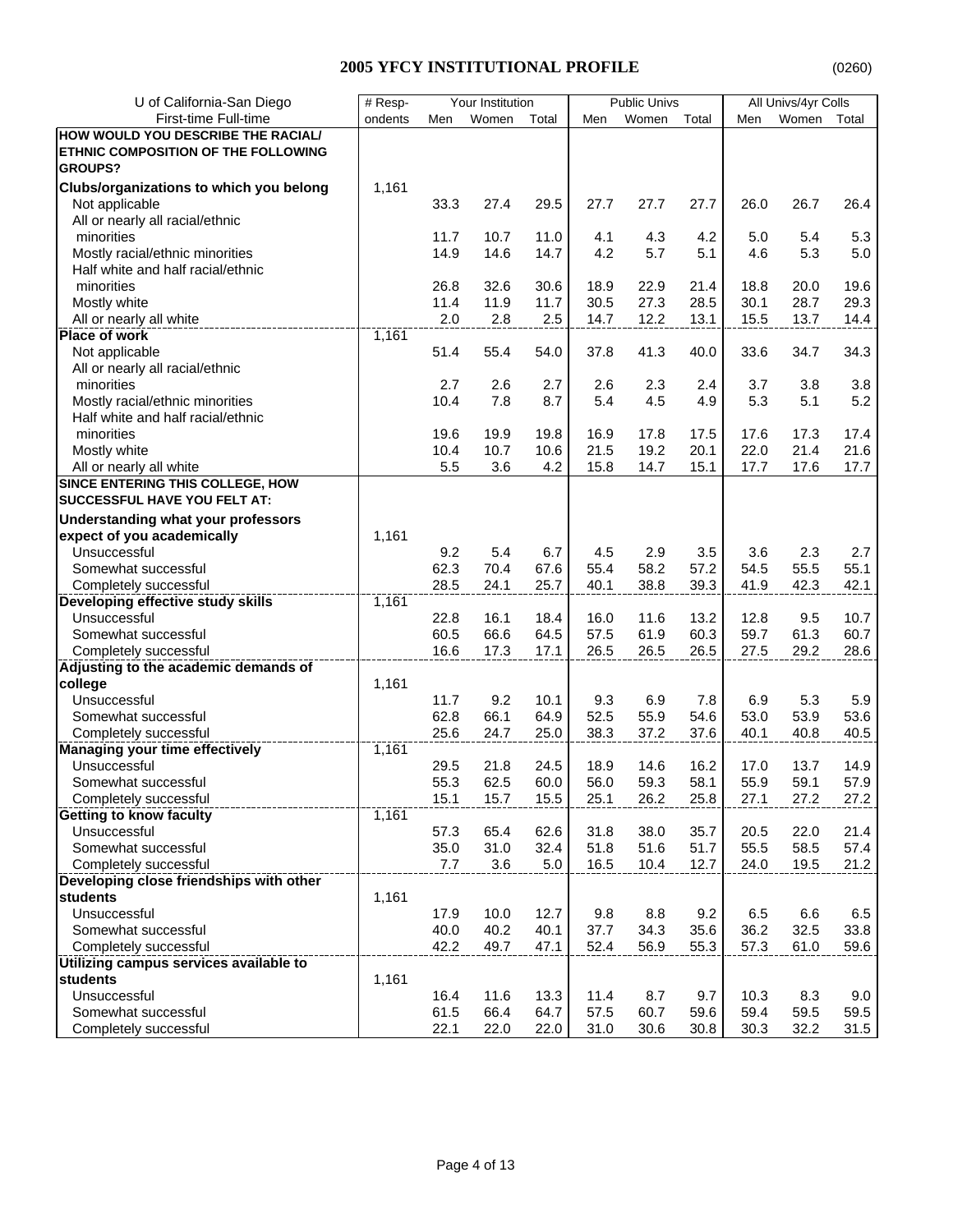| U of California-San Diego                 | # Resp- |      | Your Institution |       |      | <b>Public Univs</b> |       |      | All Univs/4yr Colls |       |
|-------------------------------------------|---------|------|------------------|-------|------|---------------------|-------|------|---------------------|-------|
| First-time Full-time                      | ondents | Men  | Women            | Total | Men  | Women               | Total | Men  | Women               | Total |
| <b>Students rating themselves "above</b>  |         |      |                  |       |      |                     |       |      |                     |       |
| average" or "highest 10%" compared        |         |      |                  |       |      |                     |       |      |                     |       |
| with the average person their age in:     |         |      |                  |       |      |                     |       |      |                     |       |
| Academic ability                          | 1,160   | 78.1 | 64.6             | 69.3  | 73.7 | 66.0                | 68.8  | 70.0 | 64.8                | 66.7  |
| Artistic ability                          | 1,160   | 31.6 | 34.7             | 33.6  | 33.5 | 30.2                | 31.4  | 34.0 | 31.8                | 32.6  |
| Compassion                                | 1,160   | 67.9 | 74.9             | 72.5  | 64.5 | 75.1                | 71.2  | 64.1 | 74.7                | 70.8  |
| Computer skills                           | 1,160   | 60.2 | 26.4             | 38.1  | 58.1 | 35.3                | 43.7  | 54.5 | 34.4                | 41.9  |
| Cooperativeness                           | 1,160   | 70.9 | 74.0             | 72.9  | 71.1 | 74.7                | 73.3  | 71.2 | 72.9                | 72.3  |
| Creativity                                | 1,160   | 51.2 | 54.5             | 53.4  | 58.0 | 56.0                | 56.8  | 60.8 | 57.3                | 58.6  |
| Drive to achieve                          | 1,160   | 67.2 | 73.1             | 71.0  | 65.7 | 72.4                | 69.9  | 66.7 | 72.4                | 70.3  |
| <b>Emotional health</b>                   | 1,160   | 53.5 | 50.9             | 51.8  | 59.2 | 50.9                | 53.9  | 59.8 | 49.9                | 53.6  |
| Forgiveness                               | 1,160   | 63.9 | 59.1             | 60.8  | 62.8 | 59.7                | 60.8  | 60.6 | 58.5                | 59.2  |
| Generosity                                | 1,160   | 64.9 | 70.3             | 68.4  | 67.2 | 70.5                | 69.3  | 66.7 | 69.1                | 68.2  |
| Leadership ability                        | 1,160   | 60.4 | 53.2             | 55.7  | 65.0 | 58.0                | 60.6  | 66.0 | 58.3                | 61.2  |
| Mathematical ability                      | 1,160   | 69.4 | 43.3             | 52.3  | 60.4 | 41.6                | 48.5  | 53.5 | 38.6                | 44.1  |
| Physical health                           | 1,160   | 58.2 | 45.9             | 50.2  | 60.6 | 46.5                | 51.7  | 61.9 | 44.3                | 50.8  |
| Public speaking ability                   | 1,160   | 42.5 | 32.6             | 36.0  | 44.8 | 35.5                | 38.9  | 45.6 | 35.9                | 39.5  |
| Religiousness                             | 1,160   | 27.9 | 27.4             | 27.6  | 33.7 | 32.7                | 33.1  | 32.7 | 33.8                | 33.4  |
| Risk-taking                               | 1,158   | 43.9 | 33.8             | 37.3  | 46.5 | 32.9                | 37.9  | 49.8 | 35.3                | 40.7  |
| Self-confidence (intellectual)            | 1,160   | 68.7 | 47.2             | 54.7  | 68.2 | 52.8                | 58.4  | 67.5 | 53.3                | 58.6  |
| Self-confidence (social)                  | 1,160   | 51.0 | 41.3             | 44.7  | 50.9 | 45.2                | 47.3  | 54.3 | 46.7                | 49.6  |
| Self-understanding                        | 1,160   | 64.2 | 55.1             | 58.3  | 60.1 | 54.5                | 56.6  | 61.0 | 54.2                | 56.8  |
| Spirituality                              | 1,160   | 39.3 | 39.6             | 39.5  | 41.6 | 40.2                | 40.7  | 40.9 | 41.2                | 41.1  |
| Understanding of others                   | 1,160   | 66.7 | 70.8             | 69.4  | 64.3 | 69.5                | 67.6  | 62.6 | 67.5                | 65.7  |
| Writing ability                           | 1,160   | 47.5 | 47.8             | 47.7  | 53.5 | 55.1                | 54.5  | 53.0 | 53.8                | 53.5  |
| Ability to work as part of a team         | 1,160   | 67.4 | 70.8             | 69.7  | 70.3 | 68.3                | 69.0  | 69.4 | 66.3                | 67.5  |
| Critical thinking skills                  | 1,160   | 69.9 | 55.0             | 60.2  | 70.6 | 53.8                | 60.0  | 66.3 | 52.1                | 57.4  |
| Analytical/problem-solving skills         | 1,159   | 74.6 | 53.7             | 60.9  | 70.4 | 49.8                | 57.4  | 65.5 | 48.3                | 54.7  |
| Since entering this college, how often    |         |      |                  |       |      |                     |       |      |                     |       |
| have you:                                 |         |      |                  |       |      |                     |       |      |                     |       |
| Attended a religious service              | 1,161   | 38.5 | 42.9             | 41.3  | 49.2 | 53.0                | 51.6  | 50.1 | 57.0                | 54.4  |
| Felt bored in class [3]                   | 1,160   | 53.0 | 46.8             | 49.0  | 50.1 | 48.3                | 49.0  | 44.6 | 42.9                | 43.5  |
| Participated in organized demonstrations  | 1,160   | 24.1 | 29.2             | 27.4  | 38.1 | 38.6                | 38.4  | 41.2 | 41.5                | 41.4  |
| Studied with other students               | 1,161   | 88.6 | 93.7             | 91.9  | 86.9 | 89.6                | 88.6  | 86.4 | 89.3                | 88.2  |
| Smoked cigarettes [3]                     | 1,160   | 5.7  | 2.2              | 3.4   | 9.0  | 6.1                 | 7.1   | 9.6  | 7.4                 | 8.2   |
| Drank beer                                | 1,161   | 45.9 | 34.4             | 38.4  | 62.3 | 53.4                | 56.7  | 63.3 | 51.6                | 56.0  |
| Drank wine or liquor                      | 1,161   | 51.6 | 50.1             | 50.6  | 61.9 | 64.0                | 63.2  | 64.4 | 63.1                | 63.6  |
| Felt overwhelmed by all you had to do [3] | 1,161   | 37.0 | 45.4             | 42.5  | 30.4 | 45.6                | 40.0  | 29.1 | 45.5                | 39.4  |
| Felt depressed [3]                        | 1,160   | 14.7 | 14.8             | 14.7  | 12.2 | 13.8                | 13.2  | 10.8 | 14.4                | 13.1  |
| Performed volunteer work                  | 1,160   | 37.3 | 51.5             | 46.6  | 47.8 | 57.9                | 54.2  | 53.0 | 63.1                | 59.3  |
| Discussed politics [3]                    | 1,160   | 24.4 | 20.3             | 21.7  | 24.4 | 19.4                | 21.2  | 23.1 | 18.2                | 20.0  |
| Socialized with someone of another        |         |      |                  |       |      |                     |       |      |                     |       |
| racial/ethnic group [3]                   | 1,161   | 74.2 | 81.7             | 79.1  | 52.6 | 60.3                | 57.4  | 54.0 | 58.4                | 56.8  |
| Come late to class                        | 1,161   | 78.7 | 76.8             | 77.4  | 68.4 | 62.0                | 64.4  | 68.1 | 60.0                | 63.0  |
| Discussed religion/spirituality [3]       | 1,161   | 18.4 | 26.0             | 23.3  | 20.1 | 22.5                | 21.6  | 19.6 | 22.9                | 21.7  |
| Used the Internet for research or         |         |      |                  |       |      |                     |       |      |                     |       |
| homework [3]                              | 1,161   | 70.7 | 76.3             | 74.3  | 75.7 | 84.9                | 81.5  | 76.8 | 85.3                | 82.2  |
| Used the library for research or          |         |      |                  |       |      |                     |       |      |                     |       |
| homework [3]                              | 1,161   | 28.3 | 33.4             | 31.6  | 25.9 | 30.1                | 28.5  | 30.0 | 35.7                | 33.6  |
| Worked on a local, state, or national     |         |      |                  |       |      |                     |       |      |                     |       |
| political campaign                        | 1,160   | 8.9  | 7.0              | 7.7   | 18.5 | 10.3                | 13.3  | 16.6 | 11.4                | 13.3  |
| Maintained a healthy diet [3]             | 1,160   | 27.9 | 23.7             | 25.2  | 29.5 | 26.3                | 27.5  | 28.9 | 25.7                | 26.9  |
| Missed school because of illness [3]      | 1,161   | 3.0  | 3.2              | 3.1   | 3.9  | 4.2                 | 4.0   | 4.1  | 4.9                 | 4.6   |

[3] Percentage marking "Frequently" only. All other results in this section represent the percentage marking "Frequently " or "Occasionally".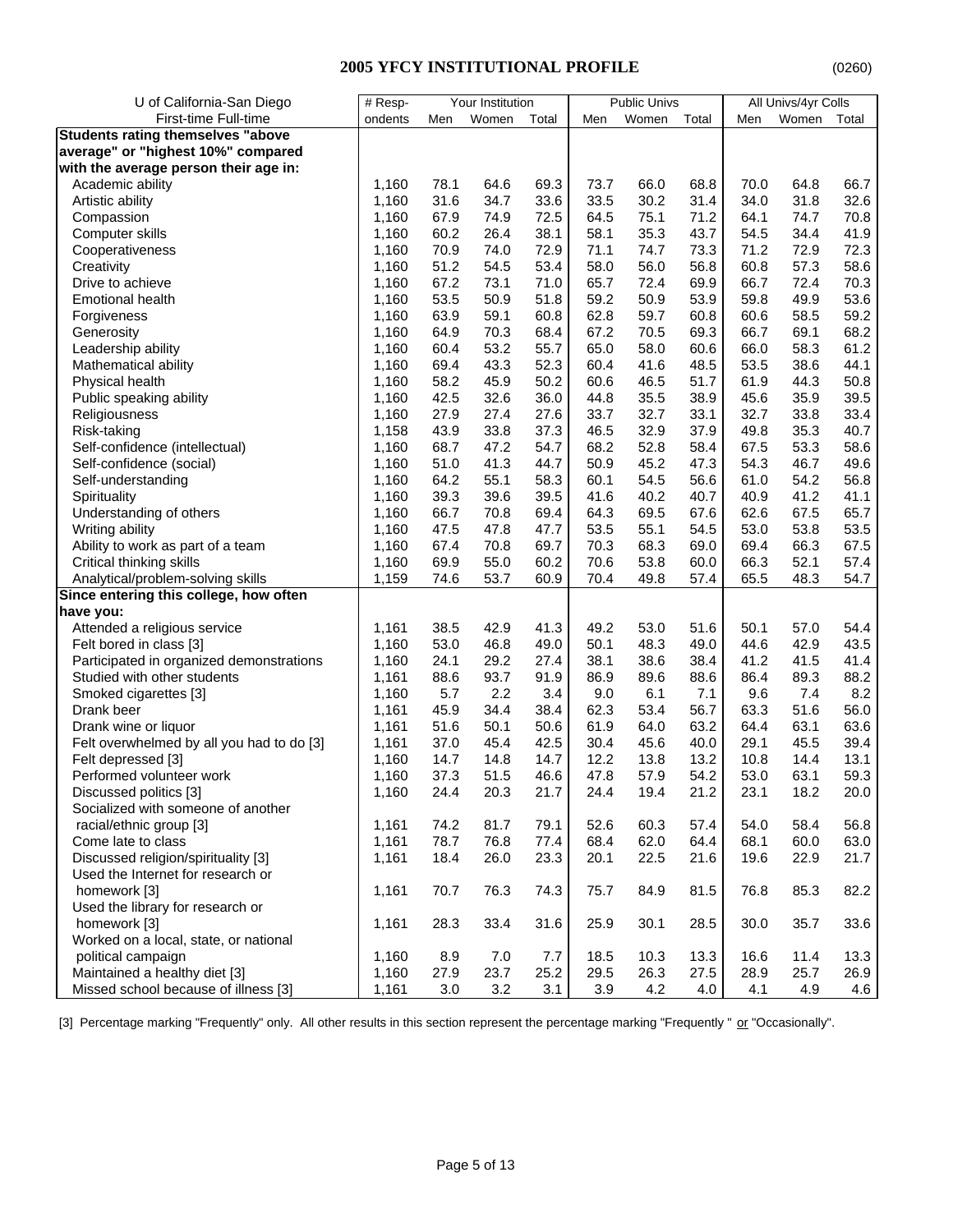| U of California-San Diego                                      | # Resp- |      | Your Institution |       |      | <b>Public Univs</b> |       |      | All Univs/4yr Colls |       |
|----------------------------------------------------------------|---------|------|------------------|-------|------|---------------------|-------|------|---------------------|-------|
| First-time Full-time                                           | ondents | Men  | Women            | Total | Men  | Women               | Total | Men  | Women               | Total |
| Objectives considered to be "very                              |         |      |                  |       |      |                     |       |      |                     |       |
| important" or "essential":                                     |         |      |                  |       |      |                     |       |      |                     |       |
| Becoming accomplished in one of the                            |         |      |                  |       |      |                     |       |      |                     |       |
| performing arts (acting, dancing,                              |         |      |                  |       |      |                     |       |      |                     |       |
| etc.)                                                          | 1.159   | 20.1 | 18.4             | 19.0  | 21.4 | 18.5                | 19.6  | 21.5 | 22.4                | 22.1  |
| Becoming an authority in my field                              | 1,159   | 68.2 | 62.6             | 64.5  | 63.2 | 62.7                | 62.9  | 67.2 | 64.9                | 65.7  |
| Obtaining recognition from my                                  |         |      |                  |       |      |                     |       |      |                     |       |
| colleagues for contributions to my                             |         |      |                  |       |      |                     |       |      |                     |       |
| special field                                                  | 1,158   | 59.2 | 56.1             | 57.2  | 57.6 | 58.3                | 58.0  | 59.8 | 58.8                | 59.2  |
| Influencing the political structure                            | 1,159   | 25.6 | 21.8             | 23.1  | 26.2 | 18.6                | 21.4  | 26.2 | 19.1                | 21.7  |
| Influencing social values                                      | 1,159   | 46.8 | 50.6             | 49.3  | 45.7 | 51.6                | 49.4  | 46.1 | 51.7                | 49.6  |
| Raising a family                                               | 1,157   | 75.6 | 72.1             | 73.3  | 74.1 | 79.1                | 77.3  | 75.3 | 77.9                | 77.0  |
| Having administrative responsibility                           |         |      |                  |       |      |                     |       |      |                     |       |
| for the work of others                                         | 1,158   | 43.8 | 41.9             | 42.6  | 46.5 | 42.4                | 43.9  | 46.4 | 41.3                | 43.2  |
| Being very well off financially                                | 1,159   | 76.1 | 70.1             | 72.2  | 71.8 | 71.2                | 71.4  | 71.5 | 68.6                | 69.7  |
| Helping others who are in difficulty                           | 1,159   | 68.2 | 79.3             | 75.4  | 65.4 | 79.6                | 74.4  | 66.9 | 78.7                | 74.3  |
| Making a theoretical contribution to                           |         |      |                  |       |      |                     |       |      |                     |       |
| science                                                        | 1,158   | 32.2 | 25.6             | 27.9  | 29.4 | 20.0                | 23.5  | 24.0 | 17.5                | 19.9  |
| Writing original works (poems, novels,<br>short stories, etc.) | 1,158   | 20.9 | 19.3             | 19.9  | 23.5 | 17.3                | 19.6  | 24.5 | 21.2                | 22.4  |
| Creating artistic work (painting,                              |         |      |                  |       |      |                     |       |      |                     |       |
| sculpture, decorating, etc.)                                   | 1,159   | 20.1 | 22.7             | 21.8  | 22.2 | 20.6                | 21.2  | 23.0 | 24.3                | 23.8  |
| Becoming successful in a business of my                        |         |      |                  |       |      |                     |       |      |                     |       |
| own                                                            | 1,159   | 52.0 | 44.3             | 46.9  | 51.2 | 39.1                | 43.6  | 53.2 | 41.6                | 45.9  |
| Becoming involved in programs to clean                         |         |      |                  |       |      |                     |       |      |                     |       |
| up the environment                                             | 1,159   | 29.1 | 36.2             | 33.7  | 30.4 | 28.5                | 29.2  | 28.7 | 26.7                | 27.5  |
| Developing a meaningful philosophy of                          |         |      |                  |       |      |                     |       |      |                     |       |
| life                                                           | 1,159   | 62.2 | 61.2             | 61.5  | 55.3 | 50.7                | 52.4  | 56.0 | 50.4                | 52.5  |
| Participating in a community action                            |         |      |                  |       |      |                     |       |      |                     |       |
| program                                                        | 1,159   | 28.4 | 40.2             | 36.1  | 28.5 | 35.3                | 32.8  | 28.2 | 35.2                | 32.6  |
| Helping to promote racial understanding                        | 1,159   | 39.6 | 51.7             | 47.5  | 37.5 | 44.2                | 41.8  | 40.6 | 45.9                | 43.9  |
| Keeping up to date with political                              |         |      |                  |       |      |                     |       |      |                     |       |
| affairs                                                        | 1,159   | 45.3 | 41.5             | 42.8  | 46.1 | 38.5                | 41.3  | 44.5 | 38.3                | 40.6  |
| Becoming a community leader                                    | 1,159   | 34.6 | 38.3             | 37.0  | 36.8 | 34.1                | 35.1  | 38.5 | 35.4                | 36.5  |
| Integrating spirituality into my life                          | 1,159   | 43.0 | 45.4             | 44.6  | 44.6 | 49.6                | 47.8  | 45.2 | 51.7                | 49.3  |
| Working to find a cure for a health                            |         |      |                  |       |      |                     |       |      |                     |       |
| problem                                                        | 1,159   | 38.8 | 40.4             | 39.9  | 31.1 | 34.0                | 32.9  | 27.9 | 29.8                | 29.1  |
| Improving my understanding of other                            |         |      |                  |       |      |                     |       |      |                     |       |
| countries and cultures                                         | 1,159   | 54.0 | 67.1             | 62.6  | 48.1 | 54.4                | 52.1  | 48.9 | 56.7                | 53.8  |
| Reading a newspaper to be informed of                          |         |      |                  |       |      |                     |       |      |                     |       |
| national and global issues                                     | 1,158   | 53.7 | 52.1             | 52.7  | 53.0 | 50.1                | 51.2  | 52.2 | 51.4                | 51.7  |
| Improving the health of minority                               |         |      |                  |       |      |                     |       |      |                     |       |
| communities                                                    | 1,159   | 39.6 | 45.7             | 43.6  | 32.5 | 38.5                | 36.3  | 34.2 | 39.5                | 37.6  |
| Since entering this college, how often                         |         |      |                  |       |      |                     |       |      |                     |       |
| have you felt: [4]                                             |         |      |                  |       |      |                     |       |      |                     |       |
| Lonely or homesick                                             | 1,159   | 43.6 | 62.7             | 56.1  | 40.2 | 56.7                | 50.6  | 38.3 | 55.1                | 48.9  |
| Worried about meeting new people                               | 1,159   | 45.1 | 59.4             | 54.4  | 40.7 | 49.9                | 46.5  | 35.3 | 45.9                | 42.0  |
| Isolated from campus life                                      | 1,160   | 49.0 | 53.2             | 51.7  | 36.7 | 38.5                | 37.9  | 33.0 | 36.6                | 35.3  |
| Unsafe on this campus                                          | 1,160   | 5.5  | 9.5              | 8.1   | 9.1  | 13.9                | 12.2  | 9.3  | 12.7                | 11.4  |
| Worried about your health                                      | 1,159   | 27.2 | 37.2             | 33.7  | 21.1 | 34.3                | 29.5  | 20.5 | 32.7                | 28.2  |
| Intimidated by your professors                                 | 1,160   | 37.6 | 51.6             | 46.7  | 26.6 | 38.3                | 34.0  | 22.6 | 31.9                | 28.5  |
| That your courses inspired you to think<br>in new ways         |         | 60.4 | 77.7             | 71.7  | 66.1 | 74.9                | 71.7  | 69.7 |                     | 74.3  |
| That your job responsibilities                                 | 1,159   |      |                  |       |      |                     |       |      | 77.0                |       |
| interfered with your schoolwork                                | 1,159   | 27.1 | 23.8             | 24.9  | 22.0 | 23.2                | 22.8  | 23.0 | 26.0                | 24.9  |
|                                                                |         |      |                  |       |      |                     |       |      |                     |       |

[4] Percentage marking "Frequently" or "Occasionally".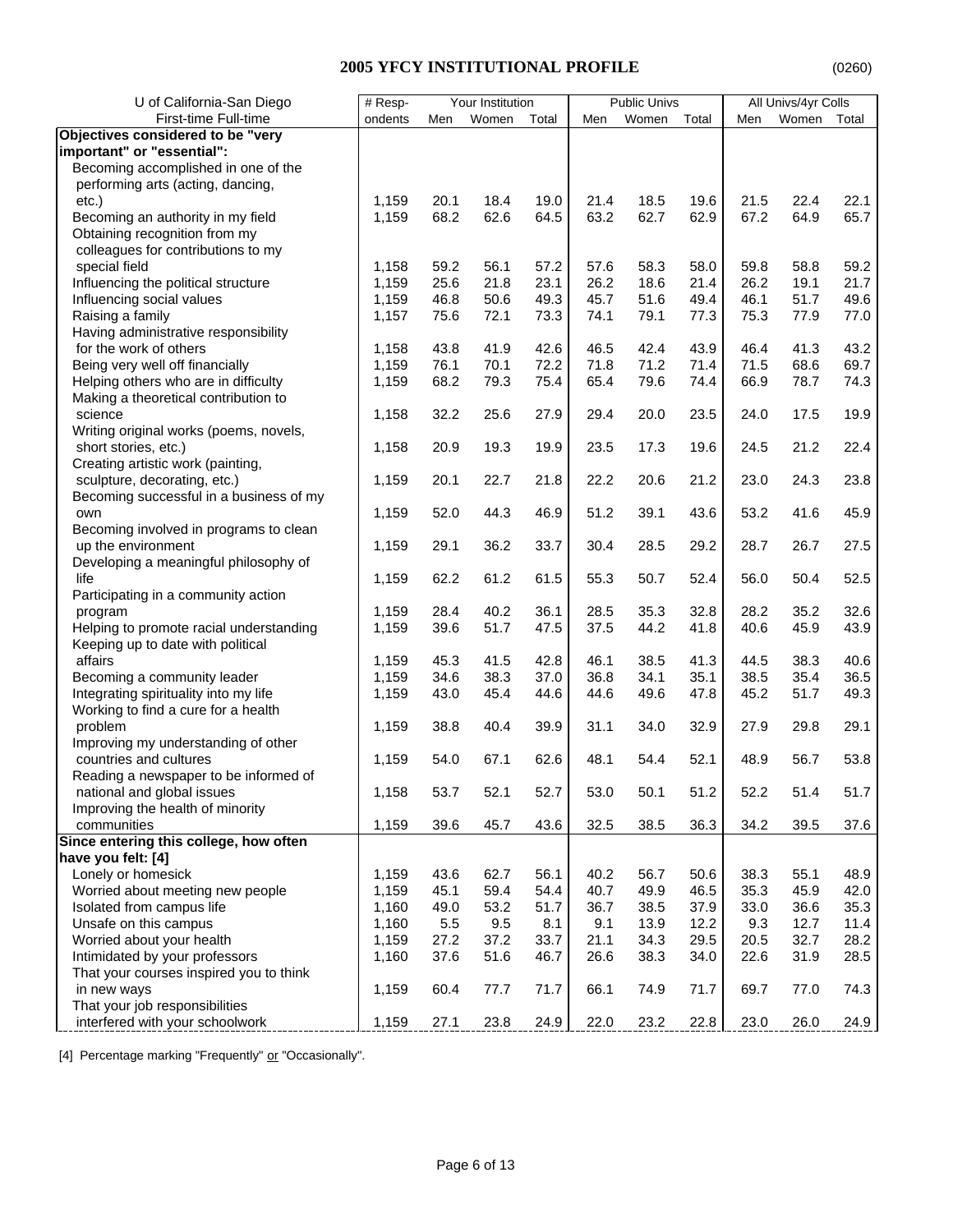| U of California-San Diego                                              | # Resp- |      | Your Institution |       |      | <b>Public Univs</b> |       |      | All Univs/4yr Colls |       |
|------------------------------------------------------------------------|---------|------|------------------|-------|------|---------------------|-------|------|---------------------|-------|
| First-time Full-time                                                   | ondents | Men  | Women            | Total | Men  | Women               | Total | Men  | Women               | Total |
| Since entering this college, how often                                 |         |      |                  |       |      |                     |       |      |                     |       |
| have you felt: [4]                                                     |         |      |                  |       |      |                     |       |      |                     |       |
| That your family responsibilities                                      |         |      |                  |       |      |                     |       |      |                     |       |
| interfered with your schoolwork                                        | 1,160   | 20.6 | 25.9             | 24.1  | 18.7 | 21.5                | 20.5  | 18.6 | 22.2                | 20.9  |
| That your social life interfered with                                  |         |      |                  |       |      |                     |       |      |                     |       |
| your schoolwork                                                        | 1,160   | 53.7 | 55.7             | 55.0  | 48.1 | 48.5                | 48.4  | 47.9 | 47.3                | 47.5  |
| Concerned about life after college                                     | 1,160   | 77.1 | 86.7             | 83.4  | 66.4 | 76.4                | 72.8  | 65.3 | 74.7                | 71.2  |
| Family support to succeed                                              | 1,159   | 73.1 | 83.4             | 79.8  | 71.9 | 82.6                | 78.7  | 73.3 | 81.8                | 78.7  |
| Students indicating they "agree" or                                    |         |      |                  |       |      |                     |       |      |                     |       |
| "strongly agree" with the following:                                   |         |      |                  |       |      |                     |       |      |                     |       |
| I have been singled out because of my                                  |         |      |                  |       |      |                     |       |      |                     |       |
| race/ethnicity, gender, or sexual                                      |         |      |                  |       |      |                     |       |      |                     |       |
| orientation                                                            | 1,159   | 15.7 | 17.4             | 16.8  | 15.5 | 12.6                | 13.6  | 14.1 | 11.8                | 12.7  |
| I see myself as part of the campus                                     |         |      |                  |       |      |                     |       |      |                     |       |
| community                                                              | 1,159   | 68.4 | 76.0             | 73.3  | 75.9 | 81.9                | 79.7  | 76.6 | 81.2                | 79.5  |
| I have heard faculty express                                           |         |      |                  |       |      |                     |       |      |                     |       |
| stereotypes about racial/ethnic                                        |         |      |                  |       |      |                     |       |      |                     |       |
| groups in class                                                        | 1,158   | 22.9 | 21.3             | 21.8  | 22.1 | 19.3                | 20.3  | 20.2 | 17.3                | 18.4  |
| The admission/recruitment materials I                                  |         |      |                  |       |      |                     |       |      |                     |       |
| received accurately portrayed the                                      |         |      |                  |       |      |                     |       |      |                     |       |
| campus                                                                 | 1,159   | 63.4 | 71.7             | 68.9  | 75.0 | 80.9                | 78.7  | 70.4 | 75.1                | 73.4  |
| I feel I am a member of this college                                   | 1,158   | 78.6 | 85.3             | 83.0  | 85.0 | 90.5                | 88.5  | 86.2 | 89.7                | 88.4  |
| Faculty here are interested in                                         |         |      |                  |       |      |                     |       |      |                     |       |
| students' personal problems                                            | 1,159   | 37.8 | 38.6             | 38.3  | 50.5 | 46.2                | 47.8  | 57.2 | 58.7                | 58.2  |
| There is a lot of racial tension on                                    |         |      |                  |       |      |                     |       |      |                     |       |
| this campus                                                            | 1,159   | 16.9 | 12.2             | 13.8  | 18.0 | 12.3                | 14.4  | 15.6 | 12.7                | 13.8  |
| Most students here are treated like                                    |         |      |                  |       |      |                     |       |      |                     |       |
| "numbers in a book"                                                    | 1,158   | 60.9 | 57.7             | 58.8  | 48.1 | 42.0                | 44.2  | 29.5 | 20.9                | 24.1  |
| There is strong competition among most                                 |         |      |                  |       |      |                     |       |      |                     |       |
| of the students for high grades                                        | 1,158   | 76.9 | 79.1             | 78.3  | 57.4 | 58.4                | 58.0  | 50.9 | 49.1                | 49.8  |
| Faculty here are interested in                                         |         |      |                  |       |      |                     |       |      |                     |       |
| students' academic problems                                            | 1,159   | 65.7 | 69.2             | 68.0  | 69.6 | 73.5                | 72.1  | 76.6 | 82.0                | 80.0  |
| I feel I have a sense of belonging to                                  |         |      |                  |       |      |                     |       |      |                     |       |
| this college                                                           | 1,158   | 65.8 | 75.4             | 72.1  | 77.8 | 83.1                | 81.2  | 78.2 | 82.5                | 80.9  |
| Faculty feel that most students here<br>are well-prepared academically | 1,158   |      | 78.3             | 78.1  | 71.1 | 73.0                | 72.3  | 74.4 | 78.6                | 77.0  |
| Students indicating they "very often"                                  |         | 77.6 |                  |       |      |                     |       |      |                     |       |
| or "often" experienced the following                                   |         |      |                  |       |      |                     |       |      |                     |       |
| with students from a racial/ethnic                                     |         |      |                  |       |      |                     |       |      |                     |       |
| group other than their own.                                            |         |      |                  |       |      |                     |       |      |                     |       |
| Dined or shared a meal                                                 | 1,160   | 67.7 | 74.3             | 72.0  | 46.9 | 48.9                | 48.2  | 48.8 | 48.1                | 48.4  |
| Had meaningful and honest discussions                                  |         |      |                  |       |      |                     |       |      |                     |       |
| about race/ethnic relations outside                                    |         |      |                  |       |      |                     |       |      |                     |       |
| of class                                                               | 1,159   | 37.6 | 40.2             | 39.3  | 27.9 | 28.2                | 28.1  | 29.5 | 30.1                | 29.9  |
| Had guarded, cautious interactions                                     | 1,159   | 12.9 | 8.5              | 10.0  | 12.2 | 7.8                 | 9.4   | 12.1 | 8.3                 | 9.7   |
| Shared personal feelings and problems                                  | 1,159   | 41.3 | 61.3             | 54.4  | 29.7 | 43.9                | 38.7  | 30.6 | 42.5                | 38.1  |
| Had tense, somewhat hostile interactions                               | 1,159   | 8.2  | 3.7              | 5.3   | 9.1  | 4.7                 | 6.3   | 9.4  | 5.3                 | 6.8   |
| Had intellectual discussions outside of                                |         |      |                  |       |      |                     |       |      |                     |       |
| class                                                                  | 1,159   | 48.5 | 53.9             | 52.0  | 35.2 | 38.0                | 37.0  | 35.0 | 37.6                | 36.6  |
| Felt insulted or threatened because of                                 |         |      |                  |       |      |                     |       |      |                     |       |
| race/ethnicity                                                         | 1,159   | 7.7  | 3.0              | 4.7   | 8.0  | 3.8                 | 5.3   | 7.9  | 4.1                 | 5.5   |
| Studied or prepared for class                                          | 1,160   | 53.0 | 59.8             | 57.4  | 34.6 | 37.9                | 36.7  | 33.0 | 36.9                | 35.4  |
| Socialized or partied                                                  | 1,160   | 56.7 | 63.5             | 61.1  | 44.7 | 49.5                | 47.8  | 47.1 | 48.8                | 48.2  |
| Attended events sponsored by other                                     |         |      |                  |       |      |                     |       |      |                     |       |
| racial/ethnic groups                                                   | 1,159   | 22.1 | 21.8             | 21.9  | 16.5 | 15.3                | 15.7  | 18.7 | 19.7                | 19.3  |

[4] Percentage marking "Frequently" or "Occasionally".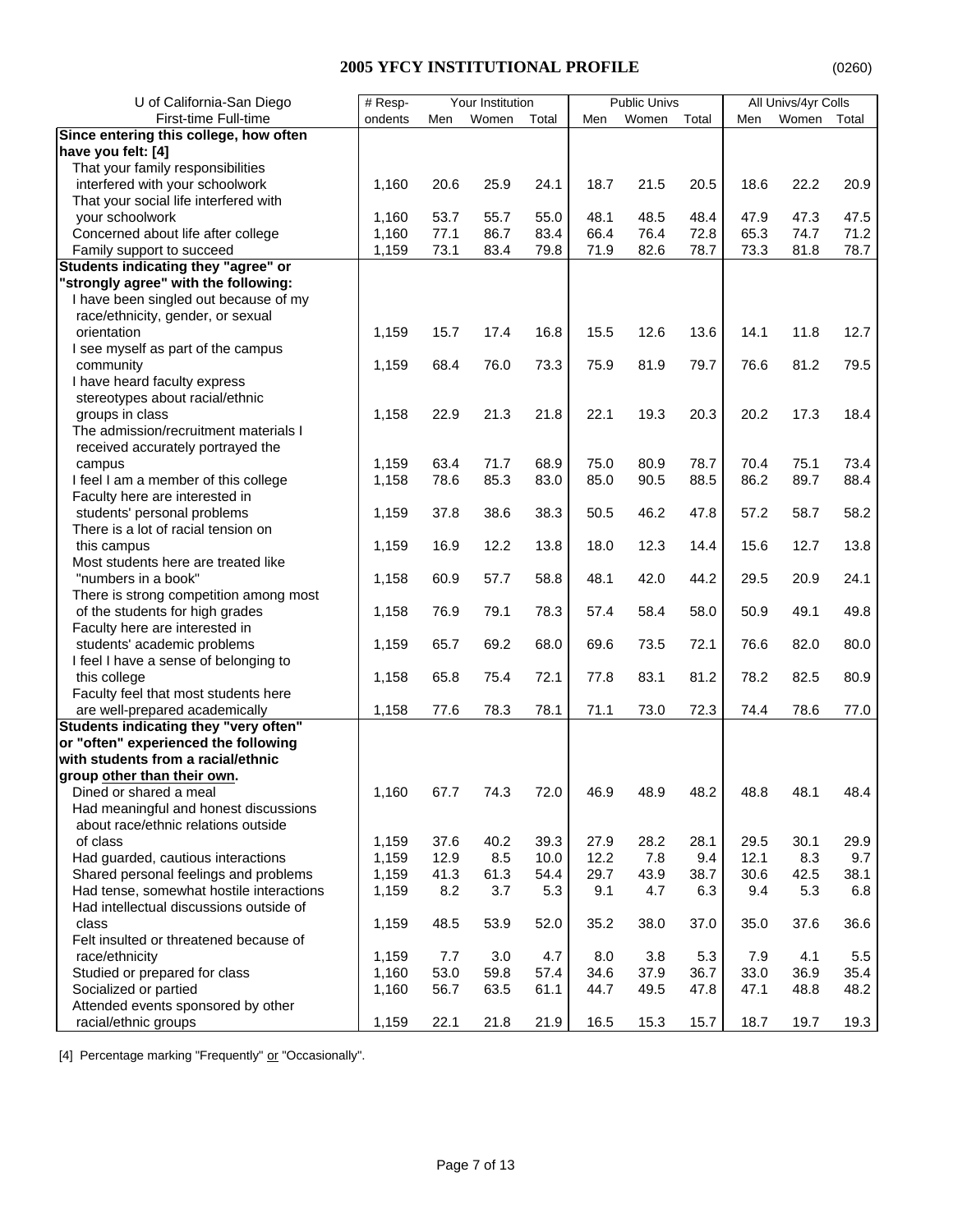| First-time Full-time<br>ondents<br>Women<br>Total<br>Women<br>Total<br>Women<br>Total<br>Men<br>Men<br>Men<br>1,161<br>Changed your career choice<br>26.8<br>31.2<br>35.4<br>33.2<br>25.6<br>31.1<br>29.1<br>33.5<br>29.6<br>Decided to pursue a different major<br>31.0<br>41.3<br>37.7<br>31.3<br>37.2<br>35.0<br>26.6<br>31.8<br>29.9<br>40.4<br>Declared your major<br>39.4<br>39.8<br>50.8<br>50.3<br>50.5<br>47.5<br>48.1<br>47.9<br>7.9<br>Joined a social fraternity or sorority<br>4.6<br>5.8<br>9.4<br>10.4<br>9.1<br>9.4<br>9.3<br>10.0<br>Enrolled in an honors course<br>10.4<br>7.7<br>8.6<br>17.2<br>15.6<br>16.2<br>11.7<br>12.8<br>12.4<br>Played varsity/intercollegiate athletics<br>12.9<br>13.1<br>10.9<br>10.1<br>10.4<br>20.3<br>14.0<br>16.3<br>13.0<br>Enrolled in a remedial/developmental<br>5.2<br>4.5<br>4.7<br>4.7<br>4.6<br>4.2<br>4.6<br>4.4<br>course<br>4.6<br>3.2<br>2.3<br>2.8<br>2.2<br>2.4<br>Transferred from another institution<br>4.5<br>2.0<br>2.8<br>1.7<br>Enrolled in a formal program where a<br>group of students takes two or more<br>courses together (e.g., FIG,<br>learning cluster, learning<br>community, linked courses)<br>4.2<br>3.7<br>3.9<br>8.6<br>9.6<br>9.2<br>7.0<br>8.2<br>7.7<br>Taken a college course or seminar spe-<br>cifically designed to help first-year<br>students adjust to college (e.g.,<br>freshman seminar, student success<br>seminar, University 101)<br>32.3<br>35.0<br>34.0<br>34.2<br>42.1<br>39.2<br>34.9<br>43.9<br>40.5<br>61.3<br>Voted in the 2004 presidential election<br>49.6<br>53.0<br>51.9<br>64.0<br>70.5<br>68.1<br>56.6<br>64.1<br>Participated in a health science<br>research program sponsored by this<br>8.2<br>11.1<br>10.1<br>8.7<br>11.7<br>10.6<br>6.0<br>8.1<br>7.3<br>college<br>Intended to major in a Health,<br>22.6<br>28.2<br>Biomedical, or Behavioral Science<br>30.9<br>28.0<br>15.2<br>23.4<br>11.5<br>21.0<br>17.5<br>Joined a pre-professional or<br>12.9<br>12.0<br>12.5<br>departmental club<br>13.6<br>13.2<br>15.3<br>14.1<br>15.9<br>14.7<br>Participated in an academic<br>enrichment/support program for<br>racial/ethnic minority students<br>5.7<br>9.4<br>7.1<br>5.8<br>7.3<br>8.1<br>6.0<br>7.8<br>6.8<br>Students indicating that since entering<br>college, they:<br>12.7<br>Turned in course assignment(s) late<br>11.9<br>7.9<br>9.3<br>18.8<br>10.0<br>13.2<br>20.4<br>15.6<br>1,160<br>13.6<br>Spoke up in class [3]<br>1,159<br>17.1<br>14.8<br>20.3<br>19.5<br>19.8<br>27.1<br>28.1<br>27.7<br>Discussed course content with students<br>35.6<br>41.3<br>39.3<br>31.4<br>36.3<br>32.3<br>39.7<br>37.0<br>outside of class [3]<br>1,158<br>34.5<br>Skipped class<br>51.0<br>44.4<br>46.7<br>44.0<br>39.6<br>41.2<br>35.0<br>31.3<br>32.7<br>1,159<br>Received tutoring<br>19.2<br>28.8<br>25.5<br>25.0<br>28.1<br>26.9<br>20.9<br>23.6<br>22.6<br>1,159<br>4.5<br>3.6<br>3.9<br>13.4<br>9.7<br>24.4<br>18.2<br>20.5<br>Worked on a professor's research project<br>1,159<br>11.1<br>Turned in course assignments that did<br>1,159<br>57.5<br>52.0<br>53.9<br>48.0<br>39.2<br>42.4<br>47.7<br>39.4<br>42.5<br>not reflect your best work<br>Participated in intramural sports<br>35.6<br>20.9<br>39.6<br>21.9<br>26.7<br>40.5<br>28.1<br>20.2<br>27.4<br>1,159<br>Had difficulty getting along with your<br>30.5<br>roommate(s)/housemate(s)<br>28.1<br>26.9<br>27.4<br>27.9<br>31.0<br>29.9<br>29.0<br>31.4<br>1,159<br>Sought personal counseling<br>6.0<br>7.0<br>6.6<br>10.0<br>7.1<br>8.2<br>10.0<br>9.1<br>9.4<br>1,158<br>44.6<br>Went on a date<br>33.9<br>35.1<br>40.2<br>46.1<br>43.9<br>45.1<br>1,157<br>34.7<br>43.9<br>Received negative feedback about your<br>academic work<br>42.3<br>33.6<br>36.6<br>30.3<br>23.3<br>25.9<br>30.9<br>24.0<br>26.5<br>1,159<br>Received advice and guidance about your<br>educational program from a professor<br>19.9<br>14.1<br>33.5<br>31.4<br>32.2<br>41.8<br>42.1<br>42.0<br>1,159<br>16.1<br>Received emotional support and<br>encouragement from a professor<br>10.2<br>31.4<br>30.7<br>1,159<br>6.7<br>7.9<br>21.3<br>19.3<br>20.0<br>29.6<br>Read a newspaper<br>61.2<br>50.1<br>53.9<br>66.9<br>62.5<br>60.4<br>55.9<br>1,159<br>64.1<br>57.6 | U of California-San Diego             | # Resp- | Your Institution |  | <b>Public Univs</b> |  | All Univs/4yr Colls |  |
|---------------------------------------------------------------------------------------------------------------------------------------------------------------------------------------------------------------------------------------------------------------------------------------------------------------------------------------------------------------------------------------------------------------------------------------------------------------------------------------------------------------------------------------------------------------------------------------------------------------------------------------------------------------------------------------------------------------------------------------------------------------------------------------------------------------------------------------------------------------------------------------------------------------------------------------------------------------------------------------------------------------------------------------------------------------------------------------------------------------------------------------------------------------------------------------------------------------------------------------------------------------------------------------------------------------------------------------------------------------------------------------------------------------------------------------------------------------------------------------------------------------------------------------------------------------------------------------------------------------------------------------------------------------------------------------------------------------------------------------------------------------------------------------------------------------------------------------------------------------------------------------------------------------------------------------------------------------------------------------------------------------------------------------------------------------------------------------------------------------------------------------------------------------------------------------------------------------------------------------------------------------------------------------------------------------------------------------------------------------------------------------------------------------------------------------------------------------------------------------------------------------------------------------------------------------------------------------------------------------------------------------------------------------------------------------------------------------------------------------------------------------------------------------------------------------------------------------------------------------------------------------------------------------------------------------------------------------------------------------------------------------------------------------------------------------------------------------------------------------------------------------------------------------------------------------------------------------------------------------------------------------------------------------------------------------------------------------------------------------------------------------------------------------------------------------------------------------------------------------------------------------------------------------------------------------------------------------------------------------------------------------------------------------------------------------------------------------------------------------------------------------------------------------------------------------------------------------------------------------------------------------------------------------------------------------------------------------------------------------------------------------------------------------------------------------------------------------------------------------------------------------------------------------------------------------------------------------------------------------------------|---------------------------------------|---------|------------------|--|---------------------|--|---------------------|--|
|                                                                                                                                                                                                                                                                                                                                                                                                                                                                                                                                                                                                                                                                                                                                                                                                                                                                                                                                                                                                                                                                                                                                                                                                                                                                                                                                                                                                                                                                                                                                                                                                                                                                                                                                                                                                                                                                                                                                                                                                                                                                                                                                                                                                                                                                                                                                                                                                                                                                                                                                                                                                                                                                                                                                                                                                                                                                                                                                                                                                                                                                                                                                                                                                                                                                                                                                                                                                                                                                                                                                                                                                                                                                                                                                                                                                                                                                                                                                                                                                                                                                                                                                                                                                                                                   |                                       |         |                  |  |                     |  |                     |  |
|                                                                                                                                                                                                                                                                                                                                                                                                                                                                                                                                                                                                                                                                                                                                                                                                                                                                                                                                                                                                                                                                                                                                                                                                                                                                                                                                                                                                                                                                                                                                                                                                                                                                                                                                                                                                                                                                                                                                                                                                                                                                                                                                                                                                                                                                                                                                                                                                                                                                                                                                                                                                                                                                                                                                                                                                                                                                                                                                                                                                                                                                                                                                                                                                                                                                                                                                                                                                                                                                                                                                                                                                                                                                                                                                                                                                                                                                                                                                                                                                                                                                                                                                                                                                                                                   | Since entering this college have you: |         |                  |  |                     |  |                     |  |
|                                                                                                                                                                                                                                                                                                                                                                                                                                                                                                                                                                                                                                                                                                                                                                                                                                                                                                                                                                                                                                                                                                                                                                                                                                                                                                                                                                                                                                                                                                                                                                                                                                                                                                                                                                                                                                                                                                                                                                                                                                                                                                                                                                                                                                                                                                                                                                                                                                                                                                                                                                                                                                                                                                                                                                                                                                                                                                                                                                                                                                                                                                                                                                                                                                                                                                                                                                                                                                                                                                                                                                                                                                                                                                                                                                                                                                                                                                                                                                                                                                                                                                                                                                                                                                                   |                                       |         |                  |  |                     |  |                     |  |
|                                                                                                                                                                                                                                                                                                                                                                                                                                                                                                                                                                                                                                                                                                                                                                                                                                                                                                                                                                                                                                                                                                                                                                                                                                                                                                                                                                                                                                                                                                                                                                                                                                                                                                                                                                                                                                                                                                                                                                                                                                                                                                                                                                                                                                                                                                                                                                                                                                                                                                                                                                                                                                                                                                                                                                                                                                                                                                                                                                                                                                                                                                                                                                                                                                                                                                                                                                                                                                                                                                                                                                                                                                                                                                                                                                                                                                                                                                                                                                                                                                                                                                                                                                                                                                                   |                                       |         |                  |  |                     |  |                     |  |
|                                                                                                                                                                                                                                                                                                                                                                                                                                                                                                                                                                                                                                                                                                                                                                                                                                                                                                                                                                                                                                                                                                                                                                                                                                                                                                                                                                                                                                                                                                                                                                                                                                                                                                                                                                                                                                                                                                                                                                                                                                                                                                                                                                                                                                                                                                                                                                                                                                                                                                                                                                                                                                                                                                                                                                                                                                                                                                                                                                                                                                                                                                                                                                                                                                                                                                                                                                                                                                                                                                                                                                                                                                                                                                                                                                                                                                                                                                                                                                                                                                                                                                                                                                                                                                                   |                                       |         |                  |  |                     |  |                     |  |
|                                                                                                                                                                                                                                                                                                                                                                                                                                                                                                                                                                                                                                                                                                                                                                                                                                                                                                                                                                                                                                                                                                                                                                                                                                                                                                                                                                                                                                                                                                                                                                                                                                                                                                                                                                                                                                                                                                                                                                                                                                                                                                                                                                                                                                                                                                                                                                                                                                                                                                                                                                                                                                                                                                                                                                                                                                                                                                                                                                                                                                                                                                                                                                                                                                                                                                                                                                                                                                                                                                                                                                                                                                                                                                                                                                                                                                                                                                                                                                                                                                                                                                                                                                                                                                                   |                                       |         |                  |  |                     |  |                     |  |
|                                                                                                                                                                                                                                                                                                                                                                                                                                                                                                                                                                                                                                                                                                                                                                                                                                                                                                                                                                                                                                                                                                                                                                                                                                                                                                                                                                                                                                                                                                                                                                                                                                                                                                                                                                                                                                                                                                                                                                                                                                                                                                                                                                                                                                                                                                                                                                                                                                                                                                                                                                                                                                                                                                                                                                                                                                                                                                                                                                                                                                                                                                                                                                                                                                                                                                                                                                                                                                                                                                                                                                                                                                                                                                                                                                                                                                                                                                                                                                                                                                                                                                                                                                                                                                                   |                                       |         |                  |  |                     |  |                     |  |
|                                                                                                                                                                                                                                                                                                                                                                                                                                                                                                                                                                                                                                                                                                                                                                                                                                                                                                                                                                                                                                                                                                                                                                                                                                                                                                                                                                                                                                                                                                                                                                                                                                                                                                                                                                                                                                                                                                                                                                                                                                                                                                                                                                                                                                                                                                                                                                                                                                                                                                                                                                                                                                                                                                                                                                                                                                                                                                                                                                                                                                                                                                                                                                                                                                                                                                                                                                                                                                                                                                                                                                                                                                                                                                                                                                                                                                                                                                                                                                                                                                                                                                                                                                                                                                                   |                                       |         |                  |  |                     |  |                     |  |
|                                                                                                                                                                                                                                                                                                                                                                                                                                                                                                                                                                                                                                                                                                                                                                                                                                                                                                                                                                                                                                                                                                                                                                                                                                                                                                                                                                                                                                                                                                                                                                                                                                                                                                                                                                                                                                                                                                                                                                                                                                                                                                                                                                                                                                                                                                                                                                                                                                                                                                                                                                                                                                                                                                                                                                                                                                                                                                                                                                                                                                                                                                                                                                                                                                                                                                                                                                                                                                                                                                                                                                                                                                                                                                                                                                                                                                                                                                                                                                                                                                                                                                                                                                                                                                                   |                                       |         |                  |  |                     |  |                     |  |
|                                                                                                                                                                                                                                                                                                                                                                                                                                                                                                                                                                                                                                                                                                                                                                                                                                                                                                                                                                                                                                                                                                                                                                                                                                                                                                                                                                                                                                                                                                                                                                                                                                                                                                                                                                                                                                                                                                                                                                                                                                                                                                                                                                                                                                                                                                                                                                                                                                                                                                                                                                                                                                                                                                                                                                                                                                                                                                                                                                                                                                                                                                                                                                                                                                                                                                                                                                                                                                                                                                                                                                                                                                                                                                                                                                                                                                                                                                                                                                                                                                                                                                                                                                                                                                                   |                                       |         |                  |  |                     |  |                     |  |
|                                                                                                                                                                                                                                                                                                                                                                                                                                                                                                                                                                                                                                                                                                                                                                                                                                                                                                                                                                                                                                                                                                                                                                                                                                                                                                                                                                                                                                                                                                                                                                                                                                                                                                                                                                                                                                                                                                                                                                                                                                                                                                                                                                                                                                                                                                                                                                                                                                                                                                                                                                                                                                                                                                                                                                                                                                                                                                                                                                                                                                                                                                                                                                                                                                                                                                                                                                                                                                                                                                                                                                                                                                                                                                                                                                                                                                                                                                                                                                                                                                                                                                                                                                                                                                                   |                                       |         |                  |  |                     |  |                     |  |
|                                                                                                                                                                                                                                                                                                                                                                                                                                                                                                                                                                                                                                                                                                                                                                                                                                                                                                                                                                                                                                                                                                                                                                                                                                                                                                                                                                                                                                                                                                                                                                                                                                                                                                                                                                                                                                                                                                                                                                                                                                                                                                                                                                                                                                                                                                                                                                                                                                                                                                                                                                                                                                                                                                                                                                                                                                                                                                                                                                                                                                                                                                                                                                                                                                                                                                                                                                                                                                                                                                                                                                                                                                                                                                                                                                                                                                                                                                                                                                                                                                                                                                                                                                                                                                                   |                                       |         |                  |  |                     |  |                     |  |
|                                                                                                                                                                                                                                                                                                                                                                                                                                                                                                                                                                                                                                                                                                                                                                                                                                                                                                                                                                                                                                                                                                                                                                                                                                                                                                                                                                                                                                                                                                                                                                                                                                                                                                                                                                                                                                                                                                                                                                                                                                                                                                                                                                                                                                                                                                                                                                                                                                                                                                                                                                                                                                                                                                                                                                                                                                                                                                                                                                                                                                                                                                                                                                                                                                                                                                                                                                                                                                                                                                                                                                                                                                                                                                                                                                                                                                                                                                                                                                                                                                                                                                                                                                                                                                                   |                                       |         |                  |  |                     |  |                     |  |
|                                                                                                                                                                                                                                                                                                                                                                                                                                                                                                                                                                                                                                                                                                                                                                                                                                                                                                                                                                                                                                                                                                                                                                                                                                                                                                                                                                                                                                                                                                                                                                                                                                                                                                                                                                                                                                                                                                                                                                                                                                                                                                                                                                                                                                                                                                                                                                                                                                                                                                                                                                                                                                                                                                                                                                                                                                                                                                                                                                                                                                                                                                                                                                                                                                                                                                                                                                                                                                                                                                                                                                                                                                                                                                                                                                                                                                                                                                                                                                                                                                                                                                                                                                                                                                                   |                                       |         |                  |  |                     |  |                     |  |
|                                                                                                                                                                                                                                                                                                                                                                                                                                                                                                                                                                                                                                                                                                                                                                                                                                                                                                                                                                                                                                                                                                                                                                                                                                                                                                                                                                                                                                                                                                                                                                                                                                                                                                                                                                                                                                                                                                                                                                                                                                                                                                                                                                                                                                                                                                                                                                                                                                                                                                                                                                                                                                                                                                                                                                                                                                                                                                                                                                                                                                                                                                                                                                                                                                                                                                                                                                                                                                                                                                                                                                                                                                                                                                                                                                                                                                                                                                                                                                                                                                                                                                                                                                                                                                                   |                                       |         |                  |  |                     |  |                     |  |
|                                                                                                                                                                                                                                                                                                                                                                                                                                                                                                                                                                                                                                                                                                                                                                                                                                                                                                                                                                                                                                                                                                                                                                                                                                                                                                                                                                                                                                                                                                                                                                                                                                                                                                                                                                                                                                                                                                                                                                                                                                                                                                                                                                                                                                                                                                                                                                                                                                                                                                                                                                                                                                                                                                                                                                                                                                                                                                                                                                                                                                                                                                                                                                                                                                                                                                                                                                                                                                                                                                                                                                                                                                                                                                                                                                                                                                                                                                                                                                                                                                                                                                                                                                                                                                                   |                                       |         |                  |  |                     |  |                     |  |
|                                                                                                                                                                                                                                                                                                                                                                                                                                                                                                                                                                                                                                                                                                                                                                                                                                                                                                                                                                                                                                                                                                                                                                                                                                                                                                                                                                                                                                                                                                                                                                                                                                                                                                                                                                                                                                                                                                                                                                                                                                                                                                                                                                                                                                                                                                                                                                                                                                                                                                                                                                                                                                                                                                                                                                                                                                                                                                                                                                                                                                                                                                                                                                                                                                                                                                                                                                                                                                                                                                                                                                                                                                                                                                                                                                                                                                                                                                                                                                                                                                                                                                                                                                                                                                                   |                                       |         |                  |  |                     |  |                     |  |
|                                                                                                                                                                                                                                                                                                                                                                                                                                                                                                                                                                                                                                                                                                                                                                                                                                                                                                                                                                                                                                                                                                                                                                                                                                                                                                                                                                                                                                                                                                                                                                                                                                                                                                                                                                                                                                                                                                                                                                                                                                                                                                                                                                                                                                                                                                                                                                                                                                                                                                                                                                                                                                                                                                                                                                                                                                                                                                                                                                                                                                                                                                                                                                                                                                                                                                                                                                                                                                                                                                                                                                                                                                                                                                                                                                                                                                                                                                                                                                                                                                                                                                                                                                                                                                                   |                                       |         |                  |  |                     |  |                     |  |
|                                                                                                                                                                                                                                                                                                                                                                                                                                                                                                                                                                                                                                                                                                                                                                                                                                                                                                                                                                                                                                                                                                                                                                                                                                                                                                                                                                                                                                                                                                                                                                                                                                                                                                                                                                                                                                                                                                                                                                                                                                                                                                                                                                                                                                                                                                                                                                                                                                                                                                                                                                                                                                                                                                                                                                                                                                                                                                                                                                                                                                                                                                                                                                                                                                                                                                                                                                                                                                                                                                                                                                                                                                                                                                                                                                                                                                                                                                                                                                                                                                                                                                                                                                                                                                                   |                                       |         |                  |  |                     |  |                     |  |
|                                                                                                                                                                                                                                                                                                                                                                                                                                                                                                                                                                                                                                                                                                                                                                                                                                                                                                                                                                                                                                                                                                                                                                                                                                                                                                                                                                                                                                                                                                                                                                                                                                                                                                                                                                                                                                                                                                                                                                                                                                                                                                                                                                                                                                                                                                                                                                                                                                                                                                                                                                                                                                                                                                                                                                                                                                                                                                                                                                                                                                                                                                                                                                                                                                                                                                                                                                                                                                                                                                                                                                                                                                                                                                                                                                                                                                                                                                                                                                                                                                                                                                                                                                                                                                                   |                                       |         |                  |  |                     |  |                     |  |
|                                                                                                                                                                                                                                                                                                                                                                                                                                                                                                                                                                                                                                                                                                                                                                                                                                                                                                                                                                                                                                                                                                                                                                                                                                                                                                                                                                                                                                                                                                                                                                                                                                                                                                                                                                                                                                                                                                                                                                                                                                                                                                                                                                                                                                                                                                                                                                                                                                                                                                                                                                                                                                                                                                                                                                                                                                                                                                                                                                                                                                                                                                                                                                                                                                                                                                                                                                                                                                                                                                                                                                                                                                                                                                                                                                                                                                                                                                                                                                                                                                                                                                                                                                                                                                                   |                                       |         |                  |  |                     |  |                     |  |
|                                                                                                                                                                                                                                                                                                                                                                                                                                                                                                                                                                                                                                                                                                                                                                                                                                                                                                                                                                                                                                                                                                                                                                                                                                                                                                                                                                                                                                                                                                                                                                                                                                                                                                                                                                                                                                                                                                                                                                                                                                                                                                                                                                                                                                                                                                                                                                                                                                                                                                                                                                                                                                                                                                                                                                                                                                                                                                                                                                                                                                                                                                                                                                                                                                                                                                                                                                                                                                                                                                                                                                                                                                                                                                                                                                                                                                                                                                                                                                                                                                                                                                                                                                                                                                                   |                                       |         |                  |  |                     |  |                     |  |
|                                                                                                                                                                                                                                                                                                                                                                                                                                                                                                                                                                                                                                                                                                                                                                                                                                                                                                                                                                                                                                                                                                                                                                                                                                                                                                                                                                                                                                                                                                                                                                                                                                                                                                                                                                                                                                                                                                                                                                                                                                                                                                                                                                                                                                                                                                                                                                                                                                                                                                                                                                                                                                                                                                                                                                                                                                                                                                                                                                                                                                                                                                                                                                                                                                                                                                                                                                                                                                                                                                                                                                                                                                                                                                                                                                                                                                                                                                                                                                                                                                                                                                                                                                                                                                                   |                                       |         |                  |  |                     |  |                     |  |
|                                                                                                                                                                                                                                                                                                                                                                                                                                                                                                                                                                                                                                                                                                                                                                                                                                                                                                                                                                                                                                                                                                                                                                                                                                                                                                                                                                                                                                                                                                                                                                                                                                                                                                                                                                                                                                                                                                                                                                                                                                                                                                                                                                                                                                                                                                                                                                                                                                                                                                                                                                                                                                                                                                                                                                                                                                                                                                                                                                                                                                                                                                                                                                                                                                                                                                                                                                                                                                                                                                                                                                                                                                                                                                                                                                                                                                                                                                                                                                                                                                                                                                                                                                                                                                                   |                                       |         |                  |  |                     |  |                     |  |
|                                                                                                                                                                                                                                                                                                                                                                                                                                                                                                                                                                                                                                                                                                                                                                                                                                                                                                                                                                                                                                                                                                                                                                                                                                                                                                                                                                                                                                                                                                                                                                                                                                                                                                                                                                                                                                                                                                                                                                                                                                                                                                                                                                                                                                                                                                                                                                                                                                                                                                                                                                                                                                                                                                                                                                                                                                                                                                                                                                                                                                                                                                                                                                                                                                                                                                                                                                                                                                                                                                                                                                                                                                                                                                                                                                                                                                                                                                                                                                                                                                                                                                                                                                                                                                                   |                                       |         |                  |  |                     |  |                     |  |
|                                                                                                                                                                                                                                                                                                                                                                                                                                                                                                                                                                                                                                                                                                                                                                                                                                                                                                                                                                                                                                                                                                                                                                                                                                                                                                                                                                                                                                                                                                                                                                                                                                                                                                                                                                                                                                                                                                                                                                                                                                                                                                                                                                                                                                                                                                                                                                                                                                                                                                                                                                                                                                                                                                                                                                                                                                                                                                                                                                                                                                                                                                                                                                                                                                                                                                                                                                                                                                                                                                                                                                                                                                                                                                                                                                                                                                                                                                                                                                                                                                                                                                                                                                                                                                                   |                                       |         |                  |  |                     |  |                     |  |
|                                                                                                                                                                                                                                                                                                                                                                                                                                                                                                                                                                                                                                                                                                                                                                                                                                                                                                                                                                                                                                                                                                                                                                                                                                                                                                                                                                                                                                                                                                                                                                                                                                                                                                                                                                                                                                                                                                                                                                                                                                                                                                                                                                                                                                                                                                                                                                                                                                                                                                                                                                                                                                                                                                                                                                                                                                                                                                                                                                                                                                                                                                                                                                                                                                                                                                                                                                                                                                                                                                                                                                                                                                                                                                                                                                                                                                                                                                                                                                                                                                                                                                                                                                                                                                                   |                                       |         |                  |  |                     |  |                     |  |
|                                                                                                                                                                                                                                                                                                                                                                                                                                                                                                                                                                                                                                                                                                                                                                                                                                                                                                                                                                                                                                                                                                                                                                                                                                                                                                                                                                                                                                                                                                                                                                                                                                                                                                                                                                                                                                                                                                                                                                                                                                                                                                                                                                                                                                                                                                                                                                                                                                                                                                                                                                                                                                                                                                                                                                                                                                                                                                                                                                                                                                                                                                                                                                                                                                                                                                                                                                                                                                                                                                                                                                                                                                                                                                                                                                                                                                                                                                                                                                                                                                                                                                                                                                                                                                                   |                                       |         |                  |  |                     |  |                     |  |
|                                                                                                                                                                                                                                                                                                                                                                                                                                                                                                                                                                                                                                                                                                                                                                                                                                                                                                                                                                                                                                                                                                                                                                                                                                                                                                                                                                                                                                                                                                                                                                                                                                                                                                                                                                                                                                                                                                                                                                                                                                                                                                                                                                                                                                                                                                                                                                                                                                                                                                                                                                                                                                                                                                                                                                                                                                                                                                                                                                                                                                                                                                                                                                                                                                                                                                                                                                                                                                                                                                                                                                                                                                                                                                                                                                                                                                                                                                                                                                                                                                                                                                                                                                                                                                                   |                                       |         |                  |  |                     |  |                     |  |
|                                                                                                                                                                                                                                                                                                                                                                                                                                                                                                                                                                                                                                                                                                                                                                                                                                                                                                                                                                                                                                                                                                                                                                                                                                                                                                                                                                                                                                                                                                                                                                                                                                                                                                                                                                                                                                                                                                                                                                                                                                                                                                                                                                                                                                                                                                                                                                                                                                                                                                                                                                                                                                                                                                                                                                                                                                                                                                                                                                                                                                                                                                                                                                                                                                                                                                                                                                                                                                                                                                                                                                                                                                                                                                                                                                                                                                                                                                                                                                                                                                                                                                                                                                                                                                                   |                                       |         |                  |  |                     |  |                     |  |
|                                                                                                                                                                                                                                                                                                                                                                                                                                                                                                                                                                                                                                                                                                                                                                                                                                                                                                                                                                                                                                                                                                                                                                                                                                                                                                                                                                                                                                                                                                                                                                                                                                                                                                                                                                                                                                                                                                                                                                                                                                                                                                                                                                                                                                                                                                                                                                                                                                                                                                                                                                                                                                                                                                                                                                                                                                                                                                                                                                                                                                                                                                                                                                                                                                                                                                                                                                                                                                                                                                                                                                                                                                                                                                                                                                                                                                                                                                                                                                                                                                                                                                                                                                                                                                                   |                                       |         |                  |  |                     |  |                     |  |
|                                                                                                                                                                                                                                                                                                                                                                                                                                                                                                                                                                                                                                                                                                                                                                                                                                                                                                                                                                                                                                                                                                                                                                                                                                                                                                                                                                                                                                                                                                                                                                                                                                                                                                                                                                                                                                                                                                                                                                                                                                                                                                                                                                                                                                                                                                                                                                                                                                                                                                                                                                                                                                                                                                                                                                                                                                                                                                                                                                                                                                                                                                                                                                                                                                                                                                                                                                                                                                                                                                                                                                                                                                                                                                                                                                                                                                                                                                                                                                                                                                                                                                                                                                                                                                                   |                                       |         |                  |  |                     |  |                     |  |
|                                                                                                                                                                                                                                                                                                                                                                                                                                                                                                                                                                                                                                                                                                                                                                                                                                                                                                                                                                                                                                                                                                                                                                                                                                                                                                                                                                                                                                                                                                                                                                                                                                                                                                                                                                                                                                                                                                                                                                                                                                                                                                                                                                                                                                                                                                                                                                                                                                                                                                                                                                                                                                                                                                                                                                                                                                                                                                                                                                                                                                                                                                                                                                                                                                                                                                                                                                                                                                                                                                                                                                                                                                                                                                                                                                                                                                                                                                                                                                                                                                                                                                                                                                                                                                                   |                                       |         |                  |  |                     |  |                     |  |
|                                                                                                                                                                                                                                                                                                                                                                                                                                                                                                                                                                                                                                                                                                                                                                                                                                                                                                                                                                                                                                                                                                                                                                                                                                                                                                                                                                                                                                                                                                                                                                                                                                                                                                                                                                                                                                                                                                                                                                                                                                                                                                                                                                                                                                                                                                                                                                                                                                                                                                                                                                                                                                                                                                                                                                                                                                                                                                                                                                                                                                                                                                                                                                                                                                                                                                                                                                                                                                                                                                                                                                                                                                                                                                                                                                                                                                                                                                                                                                                                                                                                                                                                                                                                                                                   |                                       |         |                  |  |                     |  |                     |  |
|                                                                                                                                                                                                                                                                                                                                                                                                                                                                                                                                                                                                                                                                                                                                                                                                                                                                                                                                                                                                                                                                                                                                                                                                                                                                                                                                                                                                                                                                                                                                                                                                                                                                                                                                                                                                                                                                                                                                                                                                                                                                                                                                                                                                                                                                                                                                                                                                                                                                                                                                                                                                                                                                                                                                                                                                                                                                                                                                                                                                                                                                                                                                                                                                                                                                                                                                                                                                                                                                                                                                                                                                                                                                                                                                                                                                                                                                                                                                                                                                                                                                                                                                                                                                                                                   |                                       |         |                  |  |                     |  |                     |  |
|                                                                                                                                                                                                                                                                                                                                                                                                                                                                                                                                                                                                                                                                                                                                                                                                                                                                                                                                                                                                                                                                                                                                                                                                                                                                                                                                                                                                                                                                                                                                                                                                                                                                                                                                                                                                                                                                                                                                                                                                                                                                                                                                                                                                                                                                                                                                                                                                                                                                                                                                                                                                                                                                                                                                                                                                                                                                                                                                                                                                                                                                                                                                                                                                                                                                                                                                                                                                                                                                                                                                                                                                                                                                                                                                                                                                                                                                                                                                                                                                                                                                                                                                                                                                                                                   |                                       |         |                  |  |                     |  |                     |  |
|                                                                                                                                                                                                                                                                                                                                                                                                                                                                                                                                                                                                                                                                                                                                                                                                                                                                                                                                                                                                                                                                                                                                                                                                                                                                                                                                                                                                                                                                                                                                                                                                                                                                                                                                                                                                                                                                                                                                                                                                                                                                                                                                                                                                                                                                                                                                                                                                                                                                                                                                                                                                                                                                                                                                                                                                                                                                                                                                                                                                                                                                                                                                                                                                                                                                                                                                                                                                                                                                                                                                                                                                                                                                                                                                                                                                                                                                                                                                                                                                                                                                                                                                                                                                                                                   |                                       |         |                  |  |                     |  |                     |  |
|                                                                                                                                                                                                                                                                                                                                                                                                                                                                                                                                                                                                                                                                                                                                                                                                                                                                                                                                                                                                                                                                                                                                                                                                                                                                                                                                                                                                                                                                                                                                                                                                                                                                                                                                                                                                                                                                                                                                                                                                                                                                                                                                                                                                                                                                                                                                                                                                                                                                                                                                                                                                                                                                                                                                                                                                                                                                                                                                                                                                                                                                                                                                                                                                                                                                                                                                                                                                                                                                                                                                                                                                                                                                                                                                                                                                                                                                                                                                                                                                                                                                                                                                                                                                                                                   |                                       |         |                  |  |                     |  |                     |  |
|                                                                                                                                                                                                                                                                                                                                                                                                                                                                                                                                                                                                                                                                                                                                                                                                                                                                                                                                                                                                                                                                                                                                                                                                                                                                                                                                                                                                                                                                                                                                                                                                                                                                                                                                                                                                                                                                                                                                                                                                                                                                                                                                                                                                                                                                                                                                                                                                                                                                                                                                                                                                                                                                                                                                                                                                                                                                                                                                                                                                                                                                                                                                                                                                                                                                                                                                                                                                                                                                                                                                                                                                                                                                                                                                                                                                                                                                                                                                                                                                                                                                                                                                                                                                                                                   |                                       |         |                  |  |                     |  |                     |  |
|                                                                                                                                                                                                                                                                                                                                                                                                                                                                                                                                                                                                                                                                                                                                                                                                                                                                                                                                                                                                                                                                                                                                                                                                                                                                                                                                                                                                                                                                                                                                                                                                                                                                                                                                                                                                                                                                                                                                                                                                                                                                                                                                                                                                                                                                                                                                                                                                                                                                                                                                                                                                                                                                                                                                                                                                                                                                                                                                                                                                                                                                                                                                                                                                                                                                                                                                                                                                                                                                                                                                                                                                                                                                                                                                                                                                                                                                                                                                                                                                                                                                                                                                                                                                                                                   |                                       |         |                  |  |                     |  |                     |  |
|                                                                                                                                                                                                                                                                                                                                                                                                                                                                                                                                                                                                                                                                                                                                                                                                                                                                                                                                                                                                                                                                                                                                                                                                                                                                                                                                                                                                                                                                                                                                                                                                                                                                                                                                                                                                                                                                                                                                                                                                                                                                                                                                                                                                                                                                                                                                                                                                                                                                                                                                                                                                                                                                                                                                                                                                                                                                                                                                                                                                                                                                                                                                                                                                                                                                                                                                                                                                                                                                                                                                                                                                                                                                                                                                                                                                                                                                                                                                                                                                                                                                                                                                                                                                                                                   |                                       |         |                  |  |                     |  |                     |  |
|                                                                                                                                                                                                                                                                                                                                                                                                                                                                                                                                                                                                                                                                                                                                                                                                                                                                                                                                                                                                                                                                                                                                                                                                                                                                                                                                                                                                                                                                                                                                                                                                                                                                                                                                                                                                                                                                                                                                                                                                                                                                                                                                                                                                                                                                                                                                                                                                                                                                                                                                                                                                                                                                                                                                                                                                                                                                                                                                                                                                                                                                                                                                                                                                                                                                                                                                                                                                                                                                                                                                                                                                                                                                                                                                                                                                                                                                                                                                                                                                                                                                                                                                                                                                                                                   |                                       |         |                  |  |                     |  |                     |  |
|                                                                                                                                                                                                                                                                                                                                                                                                                                                                                                                                                                                                                                                                                                                                                                                                                                                                                                                                                                                                                                                                                                                                                                                                                                                                                                                                                                                                                                                                                                                                                                                                                                                                                                                                                                                                                                                                                                                                                                                                                                                                                                                                                                                                                                                                                                                                                                                                                                                                                                                                                                                                                                                                                                                                                                                                                                                                                                                                                                                                                                                                                                                                                                                                                                                                                                                                                                                                                                                                                                                                                                                                                                                                                                                                                                                                                                                                                                                                                                                                                                                                                                                                                                                                                                                   |                                       |         |                  |  |                     |  |                     |  |
|                                                                                                                                                                                                                                                                                                                                                                                                                                                                                                                                                                                                                                                                                                                                                                                                                                                                                                                                                                                                                                                                                                                                                                                                                                                                                                                                                                                                                                                                                                                                                                                                                                                                                                                                                                                                                                                                                                                                                                                                                                                                                                                                                                                                                                                                                                                                                                                                                                                                                                                                                                                                                                                                                                                                                                                                                                                                                                                                                                                                                                                                                                                                                                                                                                                                                                                                                                                                                                                                                                                                                                                                                                                                                                                                                                                                                                                                                                                                                                                                                                                                                                                                                                                                                                                   |                                       |         |                  |  |                     |  |                     |  |
|                                                                                                                                                                                                                                                                                                                                                                                                                                                                                                                                                                                                                                                                                                                                                                                                                                                                                                                                                                                                                                                                                                                                                                                                                                                                                                                                                                                                                                                                                                                                                                                                                                                                                                                                                                                                                                                                                                                                                                                                                                                                                                                                                                                                                                                                                                                                                                                                                                                                                                                                                                                                                                                                                                                                                                                                                                                                                                                                                                                                                                                                                                                                                                                                                                                                                                                                                                                                                                                                                                                                                                                                                                                                                                                                                                                                                                                                                                                                                                                                                                                                                                                                                                                                                                                   |                                       |         |                  |  |                     |  |                     |  |
|                                                                                                                                                                                                                                                                                                                                                                                                                                                                                                                                                                                                                                                                                                                                                                                                                                                                                                                                                                                                                                                                                                                                                                                                                                                                                                                                                                                                                                                                                                                                                                                                                                                                                                                                                                                                                                                                                                                                                                                                                                                                                                                                                                                                                                                                                                                                                                                                                                                                                                                                                                                                                                                                                                                                                                                                                                                                                                                                                                                                                                                                                                                                                                                                                                                                                                                                                                                                                                                                                                                                                                                                                                                                                                                                                                                                                                                                                                                                                                                                                                                                                                                                                                                                                                                   |                                       |         |                  |  |                     |  |                     |  |
|                                                                                                                                                                                                                                                                                                                                                                                                                                                                                                                                                                                                                                                                                                                                                                                                                                                                                                                                                                                                                                                                                                                                                                                                                                                                                                                                                                                                                                                                                                                                                                                                                                                                                                                                                                                                                                                                                                                                                                                                                                                                                                                                                                                                                                                                                                                                                                                                                                                                                                                                                                                                                                                                                                                                                                                                                                                                                                                                                                                                                                                                                                                                                                                                                                                                                                                                                                                                                                                                                                                                                                                                                                                                                                                                                                                                                                                                                                                                                                                                                                                                                                                                                                                                                                                   |                                       |         |                  |  |                     |  |                     |  |
|                                                                                                                                                                                                                                                                                                                                                                                                                                                                                                                                                                                                                                                                                                                                                                                                                                                                                                                                                                                                                                                                                                                                                                                                                                                                                                                                                                                                                                                                                                                                                                                                                                                                                                                                                                                                                                                                                                                                                                                                                                                                                                                                                                                                                                                                                                                                                                                                                                                                                                                                                                                                                                                                                                                                                                                                                                                                                                                                                                                                                                                                                                                                                                                                                                                                                                                                                                                                                                                                                                                                                                                                                                                                                                                                                                                                                                                                                                                                                                                                                                                                                                                                                                                                                                                   |                                       |         |                  |  |                     |  |                     |  |
|                                                                                                                                                                                                                                                                                                                                                                                                                                                                                                                                                                                                                                                                                                                                                                                                                                                                                                                                                                                                                                                                                                                                                                                                                                                                                                                                                                                                                                                                                                                                                                                                                                                                                                                                                                                                                                                                                                                                                                                                                                                                                                                                                                                                                                                                                                                                                                                                                                                                                                                                                                                                                                                                                                                                                                                                                                                                                                                                                                                                                                                                                                                                                                                                                                                                                                                                                                                                                                                                                                                                                                                                                                                                                                                                                                                                                                                                                                                                                                                                                                                                                                                                                                                                                                                   |                                       |         |                  |  |                     |  |                     |  |
|                                                                                                                                                                                                                                                                                                                                                                                                                                                                                                                                                                                                                                                                                                                                                                                                                                                                                                                                                                                                                                                                                                                                                                                                                                                                                                                                                                                                                                                                                                                                                                                                                                                                                                                                                                                                                                                                                                                                                                                                                                                                                                                                                                                                                                                                                                                                                                                                                                                                                                                                                                                                                                                                                                                                                                                                                                                                                                                                                                                                                                                                                                                                                                                                                                                                                                                                                                                                                                                                                                                                                                                                                                                                                                                                                                                                                                                                                                                                                                                                                                                                                                                                                                                                                                                   |                                       |         |                  |  |                     |  |                     |  |
|                                                                                                                                                                                                                                                                                                                                                                                                                                                                                                                                                                                                                                                                                                                                                                                                                                                                                                                                                                                                                                                                                                                                                                                                                                                                                                                                                                                                                                                                                                                                                                                                                                                                                                                                                                                                                                                                                                                                                                                                                                                                                                                                                                                                                                                                                                                                                                                                                                                                                                                                                                                                                                                                                                                                                                                                                                                                                                                                                                                                                                                                                                                                                                                                                                                                                                                                                                                                                                                                                                                                                                                                                                                                                                                                                                                                                                                                                                                                                                                                                                                                                                                                                                                                                                                   |                                       |         |                  |  |                     |  |                     |  |
|                                                                                                                                                                                                                                                                                                                                                                                                                                                                                                                                                                                                                                                                                                                                                                                                                                                                                                                                                                                                                                                                                                                                                                                                                                                                                                                                                                                                                                                                                                                                                                                                                                                                                                                                                                                                                                                                                                                                                                                                                                                                                                                                                                                                                                                                                                                                                                                                                                                                                                                                                                                                                                                                                                                                                                                                                                                                                                                                                                                                                                                                                                                                                                                                                                                                                                                                                                                                                                                                                                                                                                                                                                                                                                                                                                                                                                                                                                                                                                                                                                                                                                                                                                                                                                                   |                                       |         |                  |  |                     |  |                     |  |
|                                                                                                                                                                                                                                                                                                                                                                                                                                                                                                                                                                                                                                                                                                                                                                                                                                                                                                                                                                                                                                                                                                                                                                                                                                                                                                                                                                                                                                                                                                                                                                                                                                                                                                                                                                                                                                                                                                                                                                                                                                                                                                                                                                                                                                                                                                                                                                                                                                                                                                                                                                                                                                                                                                                                                                                                                                                                                                                                                                                                                                                                                                                                                                                                                                                                                                                                                                                                                                                                                                                                                                                                                                                                                                                                                                                                                                                                                                                                                                                                                                                                                                                                                                                                                                                   |                                       |         |                  |  |                     |  |                     |  |
|                                                                                                                                                                                                                                                                                                                                                                                                                                                                                                                                                                                                                                                                                                                                                                                                                                                                                                                                                                                                                                                                                                                                                                                                                                                                                                                                                                                                                                                                                                                                                                                                                                                                                                                                                                                                                                                                                                                                                                                                                                                                                                                                                                                                                                                                                                                                                                                                                                                                                                                                                                                                                                                                                                                                                                                                                                                                                                                                                                                                                                                                                                                                                                                                                                                                                                                                                                                                                                                                                                                                                                                                                                                                                                                                                                                                                                                                                                                                                                                                                                                                                                                                                                                                                                                   |                                       |         |                  |  |                     |  |                     |  |
|                                                                                                                                                                                                                                                                                                                                                                                                                                                                                                                                                                                                                                                                                                                                                                                                                                                                                                                                                                                                                                                                                                                                                                                                                                                                                                                                                                                                                                                                                                                                                                                                                                                                                                                                                                                                                                                                                                                                                                                                                                                                                                                                                                                                                                                                                                                                                                                                                                                                                                                                                                                                                                                                                                                                                                                                                                                                                                                                                                                                                                                                                                                                                                                                                                                                                                                                                                                                                                                                                                                                                                                                                                                                                                                                                                                                                                                                                                                                                                                                                                                                                                                                                                                                                                                   |                                       |         |                  |  |                     |  |                     |  |
| Witnessed academic dishonesty/cheating<br>1,158<br>37.8<br>31.8<br>36.3<br>29.7<br>32.1<br>34.7<br>26.9<br>29.8<br>28.6                                                                                                                                                                                                                                                                                                                                                                                                                                                                                                                                                                                                                                                                                                                                                                                                                                                                                                                                                                                                                                                                                                                                                                                                                                                                                                                                                                                                                                                                                                                                                                                                                                                                                                                                                                                                                                                                                                                                                                                                                                                                                                                                                                                                                                                                                                                                                                                                                                                                                                                                                                                                                                                                                                                                                                                                                                                                                                                                                                                                                                                                                                                                                                                                                                                                                                                                                                                                                                                                                                                                                                                                                                                                                                                                                                                                                                                                                                                                                                                                                                                                                                                           |                                       |         |                  |  |                     |  |                     |  |

[3] Percentage marking "Frequently" only. All other results in this section represent the percentage marking "Frequently" or "Occasionally".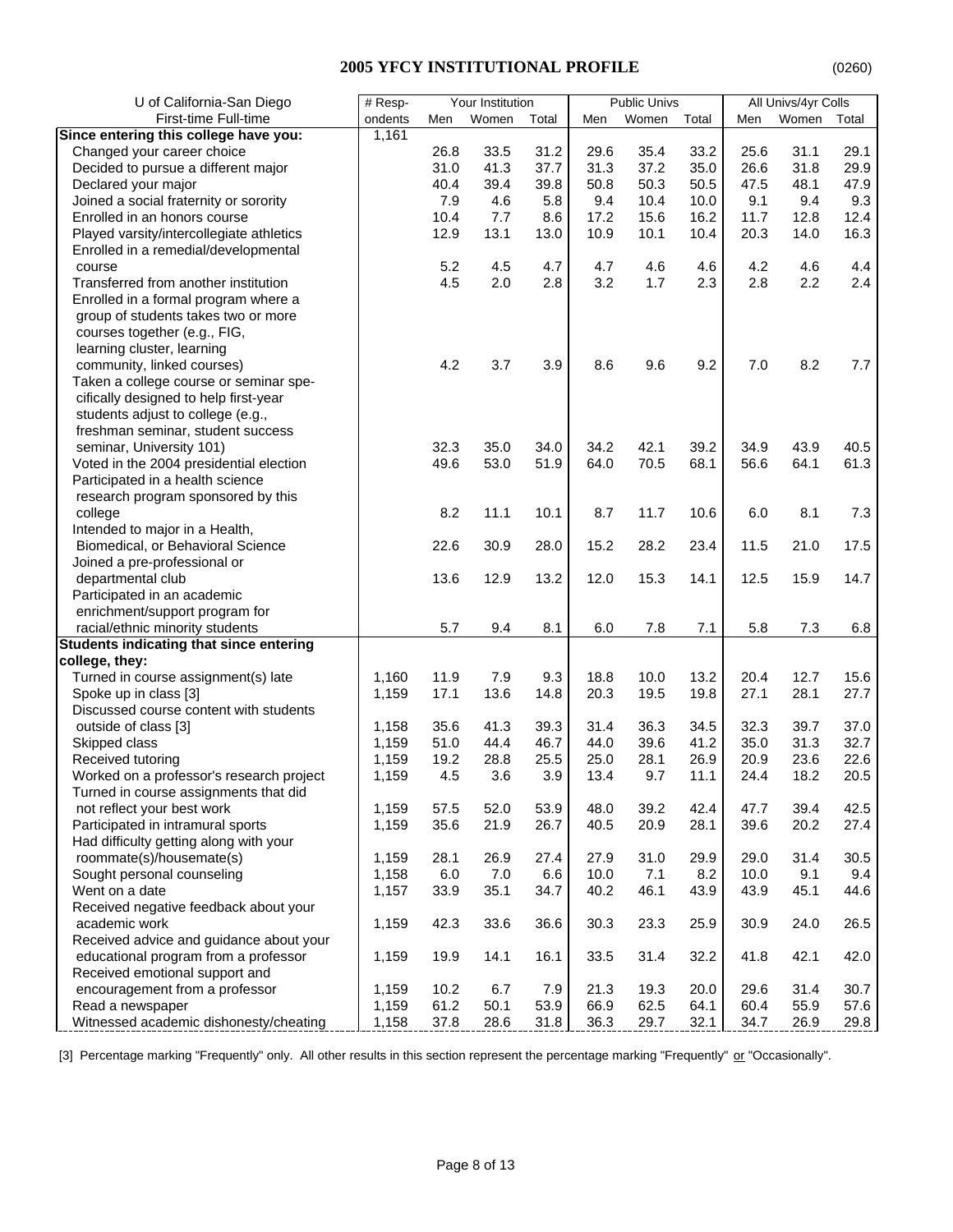| U of California-San Diego                      | $#$ Resp- |      | Your Institution |       |      | <b>Public Univs</b> |       |      | All Univs/4yr Colls |       |
|------------------------------------------------|-----------|------|------------------|-------|------|---------------------|-------|------|---------------------|-------|
| First-time Full-time                           | ondents   | Men  | Women            | Total | Men  | Women               | Total | Men  | Women               | Total |
| <b>Students indicating that since entering</b> |           |      |                  |       |      |                     |       |      |                     |       |
| college, they:                                 |           |      |                  |       |      |                     |       |      |                     |       |
| Went home for the weekend                      | 1,158     | 50.5 | 54.2             | 52.9  | 58.1 | 64.9                | 62.4  | 51.9 | 56.9                | 55.0  |
| Worked with an academic advisor to             |           |      |                  |       |      |                     |       |      |                     |       |
| select your courses                            | 1,159     | 21.1 | 26.9             | 24.9  | 45.9 | 52.6                | 50.2  | 50.2 | 55.8                | 53.7  |
| Received advice/counseling from a              |           |      |                  |       |      |                     |       |      |                     |       |
| junior or senior                               | 1,158     | 36.1 | 39.4             | 38.3  | 37.9 | 38.0                | 38.0  | 38.8 | 38.7                | 38.8  |
| Received advice/counseling from another        |           |      |                  |       |      |                     |       |      |                     |       |
| first-year student                             | 1,159     | 39.8 | 51.9             | 47.7  | 40.2 | 44.6                | 43.0  | 41.0 | 46.7                | 44.6  |
| Fell asleep in class                           | 1,159     | 41.8 | 32.9             | 36.0  | 34.4 | 24.2                | 27.9  | 30.4 | 20.1                | 23.9  |
| Had difficulty getting into the courses        |           |      |                  |       |      |                     |       |      |                     |       |
| you needed                                     | 1,159     | 57.0 | 57.6             | 57.4  | 45.9 | 48.2                | 47.4  | 41.6 | 42.7                | 42.3  |
| Read newspaper articles as part of a           |           |      |                  |       |      |                     |       |      |                     |       |
| class                                          | 1,159     | 19.9 | 21.3             | 20.8  | 29.3 | 29.0                | 29.1  | 32.4 | 33.7                | 33.2  |
| <b>Students noting "much stronger" skills</b>  |           |      |                  |       |      |                     |       |      |                     |       |
| compared with college entry in:                |           |      |                  |       |      |                     |       |      |                     |       |
| General knowledge                              | 1,159     | 17.7 | 16.1             | 16.7  | 16.3 | 14.4                | 15.1  | 16.5 | 15.9                | 16.1  |
| Knowledge of a particular field or             |           |      |                  |       |      |                     |       |      |                     |       |
| discipline                                     | 1,159     | 24.9 | 19.6             | 21.4  | 26.1 | 22.6                | 23.9  | 26.6 | 25.1                | 25.7  |
| Knowledge of people from different             |           |      |                  |       |      |                     |       |      |                     |       |
| races/cultures                                 | 1,158     | 12.4 | 15.3             | 14.3  | 10.2 | 12.1                | 11.4  | 10.7 | 11.9                | 11.5  |
| Religious beliefs and convictions              | 1,158     | 9.5  | 11.9             | 11.1  | 8.3  | 9.5                 | 9.1   | 8.3  | 8.8                 | 8.6   |
| Ability to get along with others               | 1,159     | 11.9 | 13.5             | 12.9  | 11.2 | 12.4                | 11.9  | 11.4 | 12.2                | 11.9  |
| Understanding of the problems facing           |           |      |                  |       |      |                     |       |      |                     |       |
| your community                                 | 1,157     | 8.2  | 9.1              | 8.8   | 8.0  | 6.9                 | 7.3   | 7.8  | 7.8                 | 7.8   |
| Understanding of national issues               | 1,158     | 8.0  | 9.1              | 8.7   | 9.7  | 7.9                 | 8.5   | 9.8  | 8.5                 | 8.9   |
| Understanding of global issues                 | 1,158     | 9.0  | 10.6             | 10.0  | 10.7 | 8.7                 | 9.4   | 10.7 | 9.4                 | 9.9   |
| Ability to make your own decisions             | 1,159     | 18.4 | 24.4             | 22.3  | 22.1 | 27.7                | 25.6  | 21.7 | 25.2                | 23.9  |
| Ability to conduct research                    | 1,159     | 8.5  | 7.0              | 7.5   | 10.4 | 8.4                 | 9.1   | 12.4 | 10.4                | 11.1  |
| How would you characterize your                |           |      |                  |       |      |                     |       |      |                     |       |
| political views?                               | 1,158     |      |                  |       |      |                     |       |      |                     |       |
| Far left                                       |           | 6.5  | 4.5              | 5.2   | 5.5  | 3.8                 | 4.4   | 6.0  | 4.5                 | 5.1   |
| Liberal                                        |           | 36.7 | 41.9             | 40.1  | 26.7 | 34.2                | 31.5  | 27.5 | 34.7                | 32.1  |
| Middle-of-the-road                             |           | 36.2 | 38.3             | 37.6  | 34.8 | 36.6                | 36.0  | 39.2 | 38.0                | 38.5  |
| Conservative                                   |           | 17.4 | 15.1             | 15.9  | 28.8 | 23.9                | 25.7  | 23.9 | 21.3                | 22.3  |
| Far right                                      |           | 3.2  | 0.3              | 1.3   | 4.1  | 1.5                 | 2.5   | 3.3  | 1.4                 | 2.1   |
| SINCE ENTERING THIS COLLEGE, HOW               |           |      |                  |       |      |                     |       |      |                     |       |
| <b>MUCH TIME HAVE YOU SPENT DURING A</b>       |           |      |                  |       |      |                     |       |      |                     |       |
| <b>TYPICAL WEEK:</b>                           |           |      |                  |       |      |                     |       |      |                     |       |
| <b>Attending classes/labs</b>                  | 1,160     |      |                  |       |      |                     |       |      |                     |       |
| None                                           |           | 1.5  | 1.3              | 1.4   | 1.4  | 0.6                 | 0.9   | 1.7  | 0.8                 | 1.1   |
| Less than 1 hour                               |           | 0.5  | 0.0              | 0.2   | 1.0  | 0.1                 | 0.5   | 0.9  | 0.3                 | 0.5   |
| 1 to 2 hours                                   |           | 1.2  | 0.5              | 0.8   | 2.8  | 1.1                 | 1.7   | 2.8  | 1.7                 | 2.1   |
| 3 to 5 hours                                   |           | 8.7  | 3.7              | 5.4   | 6.2  | 3.8                 | 4.7   | 6.1  | 4.7                 | 5.3   |
| 6 to 10 hours                                  |           | 21.1 | 14.2             | 16.6  | 13.2 | 11.7                | 12.2  | 13.3 | 12.1                | 12.5  |
| 11 to 15 hours                                 |           | 30.6 | 40.1             | 36.8  | 32.7 | 35.6                | 34.6  | 31.6 | 33.1                | 32.6  |
| 16 to 20 hours                                 |           | 27.6 | 28.9             | 28.4  | 33.0 | 36.9                | 35.5  | 29.3 | 33.2                | 31.8  |
| 21 to 30 hours                                 |           | 5.7  | 9.2              | 8.0   | 7.1  | 8.1                 | 7.7   | 11.1 | 11.0                | 11.1  |
| Over 30 hours                                  |           | 3.0  | 2.0              | 2.3   | 2.6  | 2.0                 | 2.2   | 3.3  | 2.9                 | 3.0   |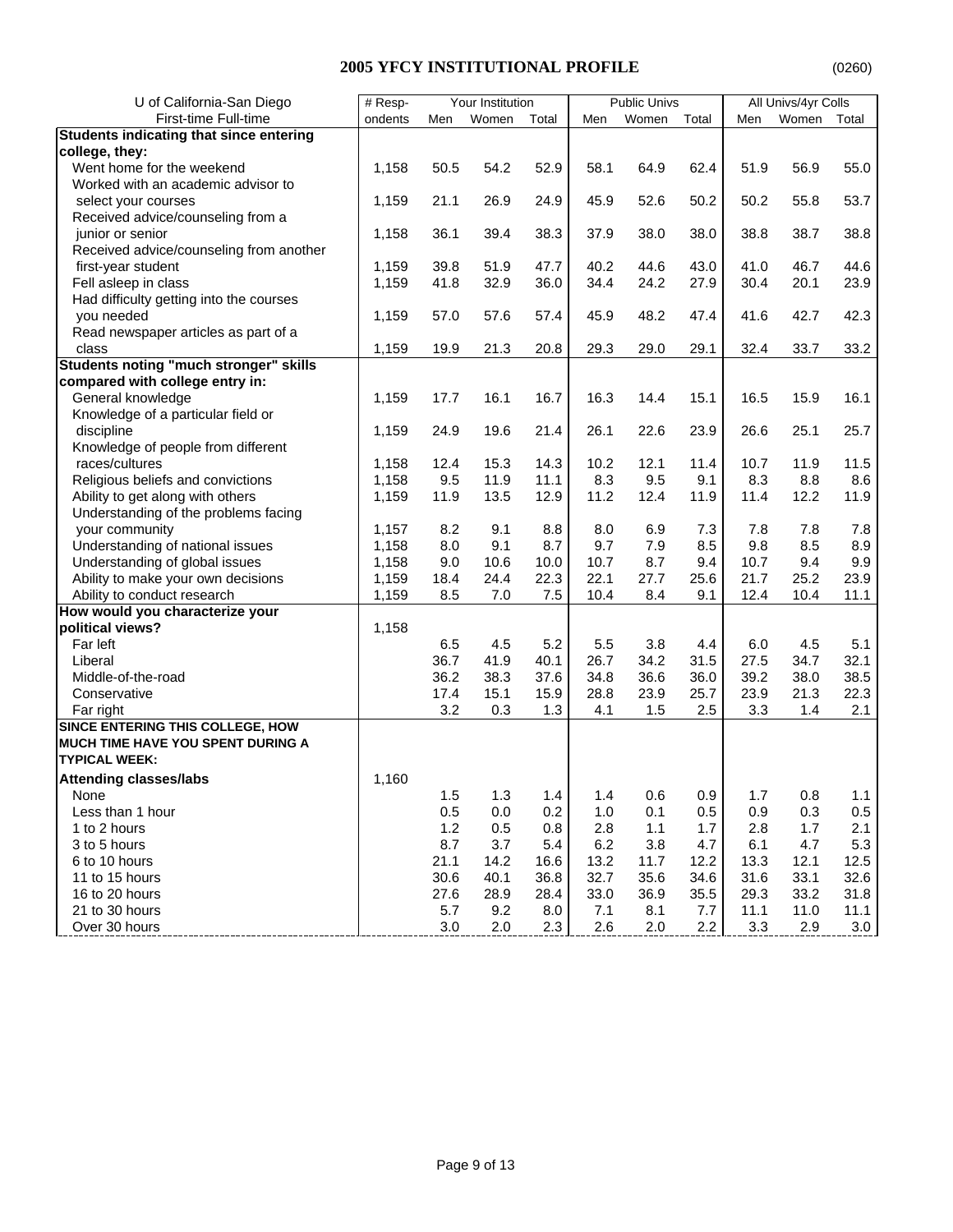| U of California-San Diego                | $#$ Resp<br>Your Institution |         |       | <b>Public Univs</b> |      | All Univs/4yr Colls |       |      |       |       |
|------------------------------------------|------------------------------|---------|-------|---------------------|------|---------------------|-------|------|-------|-------|
| First-time Full-time                     | ondents                      | Men     | Women | Total               | Men  | Women               | Total | Men  | Women | Total |
| <b>SINCE ENTERING THIS COLLEGE, HOW</b>  |                              |         |       |                     |      |                     |       |      |       |       |
| <b>MUCH TIME HAVE YOU SPENT DURING A</b> |                              |         |       |                     |      |                     |       |      |       |       |
| <b>TYPICAL WEEK:</b>                     |                              |         |       |                     |      |                     |       |      |       |       |
| <b>Studying/homework</b>                 | 1,159                        |         |       |                     |      |                     |       |      |       |       |
| None                                     |                              | 0.2     | 0.1   | 0.2                 | 0.7  | 0.2                 | 0.4   | 1.0  | 0.2   | 0.5   |
| Less than 1 hour                         |                              | 2.5     | 0.3   | 1.0                 | 2.9  | 0.8                 | 1.5   | 2.9  | 1.0   | 1.7   |
| 1 to 2 hours                             |                              | 9.7     | 2.9   | 5.3                 | 11.8 | 5.6                 | 7.9   | 13.0 | 6.8   | 9.1   |
| 3 to 5 hours                             |                              | 28.6    | 25.2  | 26.4                | 28.7 | 27.8                | 28.1  | 29.7 | 26.2  | 27.5  |
| 6 to 10 hours                            |                              | 27.6    | 35.8  | 33.0                | 29.5 | 34.5                | 32.7  | 27.3 | 33.0  | 30.9  |
| 11 to 15 hours                           |                              | 16.2    | 16.1  | 16.1                | 12.6 | 15.2                | 14.2  | 12.7 | 16.0  | 14.8  |
| 16 to 20 hours                           |                              | 8.2     | 11.9  | 10.6                | 8.1  | 8.9                 | 8.6   | 6.9  | 9.3   | 8.4   |
| 21 to 30 hours                           |                              | 3.5     | 4.5   | 4.1                 | 3.4  | 4.5                 | 4.1   | 3.7  | 5.0   | 4.5   |
| Over 30 hours                            |                              | 3.5     | 3.2   | 3.3                 | 2.4  | 2.5                 | 2.5   | 2.7  | 2.6   | 2.6   |
| <b>Socializing with friends</b>          | 1,159                        |         |       |                     |      |                     |       |      |       |       |
| None                                     |                              | 2.0     | 0.3   | 0.9                 | 1.4  | 0.4                 | 0.8   | 1.2  | 0.5   | 0.7   |
| Less than 1 hour                         |                              | 2.2     | 0.9   | 1.4                 | 1.8  | 1.2                 | 1.4   | 1.5  | 1.2   | 1.3   |
| 1 to 2 hours                             |                              | 5.7     | 5.2   | 5.3                 | 5.2  | 4.4                 | 4.7   | 4.8  | 4.9   | 4.8   |
| 3 to 5 hours                             |                              | 22.1    | 21.0  | 21.4                | 15.8 | 16.6                | 16.3  | 14.2 | 15.9  | 15.3  |
| 6 to 10 hours                            |                              | 27.1    | 29.5  | 28.6                | 24.3 | 25.8                | 25.2  | 23.3 | 25.8  | 24.9  |
| 11 to 15 hours                           |                              | 14.7    | 17.3  | 16.4                | 16.8 | 19.1                | 18.3  | 17.8 | 17.5  | 17.6  |
| 16 to 20 hours                           |                              | 9.7     | 11.8  | 11.0                | 12.8 | 12.5                | 12.6  | 13.4 | 12.3  | 12.7  |
| 21 to 30 hours                           |                              | 5.2     | 5.4   | 5.3                 | 8.8  | 8.6                 | 8.7   | 9.1  | 8.8   | 8.9   |
| Over 30 hours                            |                              | 11.2    | 8.7   | 9.6                 | 13.1 | 11.3                | 11.9  | 14.9 | 13.2  | 13.8  |
| <b>Exercising or sports</b>              | 1,160                        |         |       |                     |      |                     |       |      |       |       |
| None                                     |                              | 8.5     | 7.8   | 8.0                 | 5.7  | 6.4                 | 6.2   | 6.3  | 9.2   | 8.1   |
| Less than 1 hour                         |                              | 11.9    | 12.9  | 12.6                | 8.9  | 12.6                | 11.2  | 8.9  | 13.2  | 11.6  |
| 1 to 2 hours                             |                              | 21.6    | 23.5  | 22.8                | 17.9 | 23.2                | 21.2  | 17.1 | 21.8  | 20.1  |
| 3 to 5 hours                             |                              | 28.4    | 32.2  | 30.9                | 29.6 | 31.9                | 31.1  | 26.1 | 28.1  | 27.4  |
| 6 to 10 hours                            |                              | 18.7    | 14.4  | 15.9                | 21.4 | 16.9                | 18.6  | 20.6 | 16.7  | 18.1  |
| 11 to 15 hours                           |                              | 5.2     | 5.3   | 5.3                 | 8.2  | 4.8                 | 6.0   | 9.6  | 5.8   | 7.2   |
| 16 to 20 hours                           |                              | 3.0     | 1.8   | 2.2                 | 4.1  | 2.1                 | 2.9   | 5.5  | 2.8   | 3.8   |
| 21 to 30 hours                           |                              | 1.2     | 1.5   | 1.4                 | 2.1  | 1.4                 | 1.7   | 3.0  | 1.4   | 2.0   |
| Over 30 hours                            |                              | 1.5     | 0.7   | 0.9                 | 2.1  | 0.6                 | 1.2   | 2.9  | 1.0   | 1.7   |
| <b>Partying</b>                          | 1,159                        |         |       |                     |      |                     |       |      |       |       |
| None                                     |                              | 33.3    | 36.7  | 35.5                | 23.3 | 26.4                | 25.3  | 19.9 | 25.4  | 23.4  |
| Less than 1 hour                         |                              | 16.4    | 16.4  | 16.4                | 12.5 | 12.5                | 12.5  | 11.4 | 12.1  | 11.8  |
| 1 to 2 hours                             |                              | 19.2    | 19.3  | 19.2                | 16.6 | 15.5                | 15.9  | 15.8 | 16.2  | 16.1  |
| 3 to 5 hours                             |                              | 19.2    | 18.6  | 18.8                | 19.3 | 21.9                | 21.0  | 21.6 | 23.0  | 22.5  |
| 6 to 10 hours                            |                              | 8.5     | 6.2   | 7.0                 | 14.9 | 14.8                | 14.8  | 16.6 | 14.4  | 15.2  |
| 11 to 15 hours                           |                              | 2.2     | 2.0   | 2.1                 | 6.5  | 4.7                 | 5.4   | 6.7  | 4.7   | 5.4   |
| 16 to 20 hours                           |                              | $0.7\,$ | 0.3   | 0.4                 | 3.2  | 2.1                 | 2.5   | 3.5  | 2.1   | 2.6   |
| 21 to 30 hours                           |                              | 0.2     | 0.1   | 0.2                 | 1.6  | 1.1                 | 1.3   | 1.8  | 1.0   | 1.3   |
| Over 30 hours                            |                              | 0.2     | 0.4   | 0.3                 | 2.1  | 0.8                 | 1.3   | 2.7  | 1.0   | 1.6   |
| Working (for pay) on campus              | 1,160                        |         |       |                     |      |                     |       |      |       |       |
| None                                     |                              | 70.9    | 78.9  | 76.1                | 77.6 | 81.0                | 79.8  | 72.8 | 71.5  | 72.0  |
| Less than 1 hour                         |                              | 1.7     | 0.4   | 0.9                 | 1.6  | 0.6                 | 0.9   | 1.5  | 1.1   | 1.2   |
| 1 to 2 hours                             |                              | $2.0\,$ | 1.5   | 1.6                 | 2.2  | 1.0                 | 1.4   | 2.7  | 1.7   | 2.1   |
| 3 to 5 hours                             |                              | 3.2     | 2.5   | 2.8                 | 3.0  | 2.6                 | 2.7   | 4.7  | 4.9   | 4.8   |
| 6 to 10 hours                            |                              | 10.2    | 7.1   | 8.2                 | 6.2  | 6.5                 | 6.3   | 9.0  | 11.5  | 10.6  |
| 11 to 15 hours                           |                              | 8.0     | 7.3   | 7.5                 | 4.8  | 5.3                 | 5.1   | 5.0  | 6.0   | 5.7   |
| 16 to 20 hours                           |                              | 3.0     | 2.2   | 2.5                 | 2.9  | 2.1                 | 2.4   | 2.5  | 2.3   | 2.4   |
| 21 to 30 hours                           |                              | 0.7     | 0.0   | 0.3                 | 1.0  | 0.6                 | 0.8   | 1.0  | 0.6   | 0.7   |
| Over 30 hours                            |                              | 0.2     | 0.1   | 0.2                 | 0.7  | 0.3                 | 0.5   | 0.8  | 0.4   | 0.6   |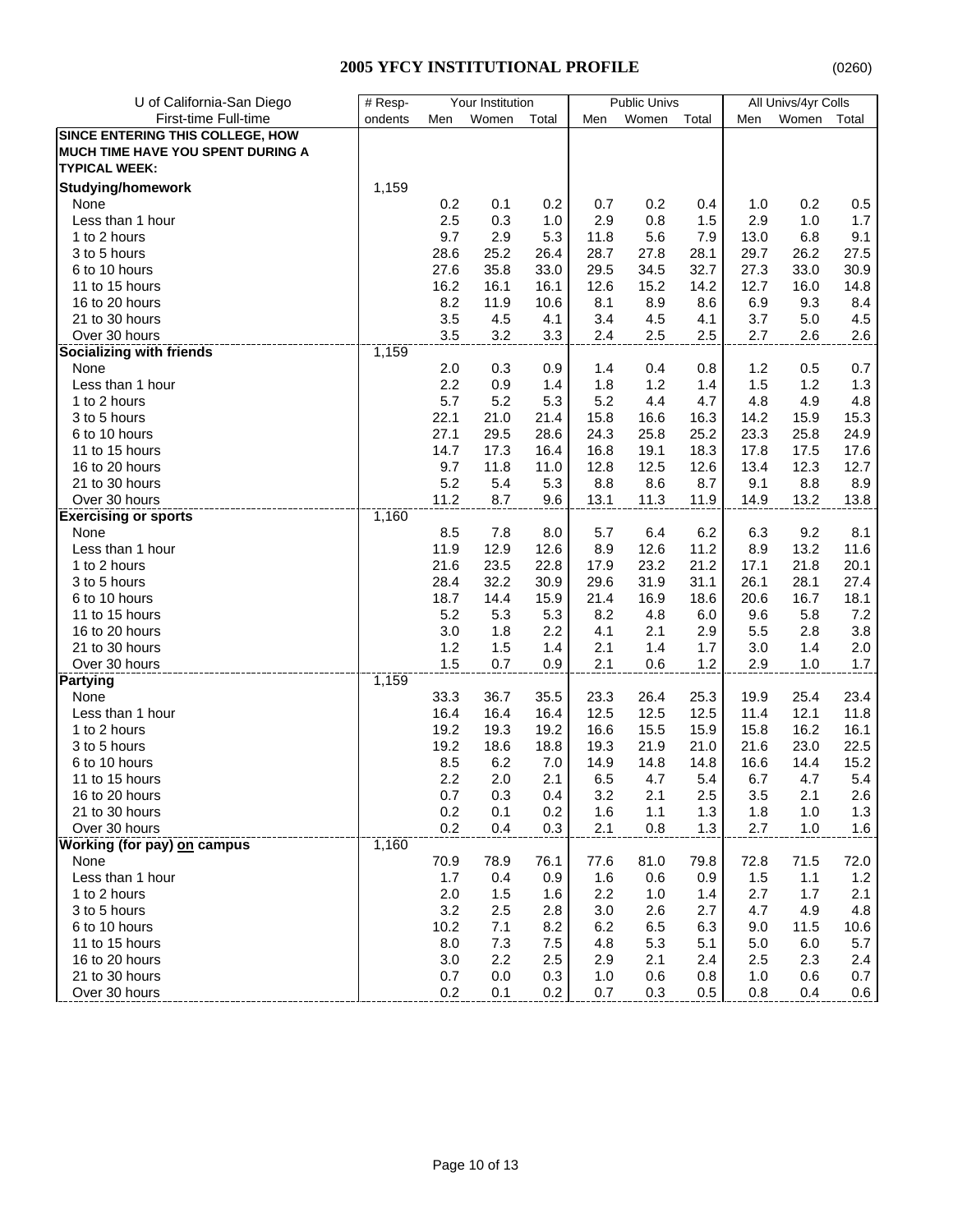| First-time Full-time<br>ondents<br>Men<br>Women<br>Total<br>Men<br>Women<br>Total<br>Women<br>Men<br>Total<br><b>SINCE ENTERING THIS COLLEGE, HOW</b><br>MUCH TIME HAVE YOU SPENT DURING A<br><b>TYPICAL WEEK:</b><br>Working (for pay) off campus<br>1,160<br>85.2<br>75.4<br>73.2<br>72.7<br>None<br>84.1<br>84.8<br>77.8<br>76.9<br>71.9<br>Less than 1 hour<br>1.0<br>0.4<br>0.6<br>1.9<br>0.9<br>1.3<br>1.8<br>1.2<br>1.4<br>2.2<br>2.0<br>1.3<br>2.8<br>1.3<br>2.9<br>1.8<br>1 to 2 hours<br>0.9<br>1.8<br>2.7<br>3.2<br>3.6<br>3 to 5 hours<br>2.5<br>2.6<br>4.1<br>2.7<br>4.0<br>3.4<br>5.2<br>4.0<br>4.5<br>4.3<br>4.5<br>4.7<br>5.3<br>6 to 10 hours<br>4.6<br>4.9<br>11 to 15 hours<br>2.2<br>2.6<br>2.5<br>3.5<br>3.7<br>3.6<br>3.7<br>4.1<br>4.4<br>2.5<br>1.7<br>2.0<br>3.5<br>4.3<br>3.9<br>4.4<br>16 to 20 hours<br>4.0<br>4.6<br>21 to 30 hours<br>1.0<br>1.5<br>1.3<br>2.5<br>3.3<br>3.0<br>3.8<br>3.9<br>3.9<br>0.5<br>1.6<br>Over 30 hours<br>0.7<br>0.6<br>1.8<br>1.4<br>3.1<br>2.2<br>2.5<br>1,160<br><b>Student clubs and groups</b><br>44.2<br>45.0<br>50.0<br>42.7<br>45.3<br>47.4<br>45.4<br>47.8<br>43.4<br>None<br>10.9<br>10.2<br>10.0<br>10.7<br>10.5<br>12.0<br>11.5<br>Less than 1 hour<br>10.4<br>10.5<br>16.2<br>16.1<br>16.5<br>18.7<br>1 to 2 hours<br>19.9<br>18.6<br>19.6<br>18.3<br>20.0<br>17.3<br>13.7<br>14.0<br>15.9<br>13.6<br>15.7<br>15.0<br>3 to 5 hours<br>16.0<br>15.2<br>6.5<br>7.1<br>6.9<br>6.9<br>5.6<br>5.9<br>6 to 10 hours<br>6.1<br>6.4<br>6.6<br>1.5<br>1.5<br>$2.0\,$<br>2.2<br>2.0<br>11 to 15 hours<br>1.5<br>2.3<br>1.8<br>1.8<br>0.7<br>0.7<br>1.2<br>16 to 20 hours<br>0.7<br>1.3<br>0.7<br>0.9<br>0.7<br>0.9<br>21 to 30 hours<br>0.0<br>0.3<br>0.2<br>0.7<br>0.4<br>0.5<br>0.6<br>0.3<br>0.4<br>0.7<br>Over 30 hours<br>0.5<br>0.4<br>0.4<br>1.2<br>0.4<br>0.7<br>1.1<br>0.5<br>1,160<br><b>Watching TV</b><br>18.2<br>9.2<br>11.2<br>11.4<br>14.6<br>15.9<br>10.5<br>8.4<br>11.4<br>None<br>14.5<br>Less than 1 hour<br>12.2<br>12.0<br>12.1<br>11.8<br>11.8<br>16.3<br>15.6<br>11.8<br>20.9<br>24.9<br>23.5<br>20.6<br>23.6<br>22.5<br>22.2<br>24.9<br>23.9<br>1 to 2 hours<br>24.6<br>26.6<br>25.9<br>24.0<br>28.4<br>26.8<br>23.3<br>25.7<br>24.8<br>3 to 5 hours<br>14.9<br>17.6<br>15.2<br>13.2<br>13.9<br>6 to 10 hours<br>14.1<br>14.4<br>17.1<br>17.3<br>5.5<br>6.5<br>6.3<br>4.5<br>11 to 15 hours<br>4.5<br>4.8<br>7.3<br>6.0<br>5.1<br>2.2<br>16 to 20 hours<br>1.3<br>1.6<br>4.3<br>2.5<br>3.2<br>3.5<br>2.0<br>2.6<br>21 to 30 hours<br>0.5<br>0.5<br>0.5<br>1.5<br>1.2<br>0.9<br>1.1<br>1.0<br>1.4<br>Over 30 hours<br>1.0<br>1.3<br>1.2<br>2.5<br>1.2<br>1.7<br>2.4<br>1.1<br>1.6<br>1,160<br>Household/childcare duties<br>66.2<br>None<br>61.9<br>57.3<br>58.9<br>63.6<br>55.4<br>58.4<br>57.4<br>60.6<br>Less than 1 hour<br>15.2<br>18.6<br>13.3<br>17.6<br>11.3<br>16.0<br>17.4<br>16.0<br>14.3<br>15.9<br>15.2<br>12.1<br>11.5<br>15.4<br>1 to 2 hours<br>15.4<br>17.0<br>15.2<br>14.0<br>6.7<br>3 to 5 hours<br>4.5<br>6.7<br>5.9<br>5.8<br>6.4<br>5.6<br>7.0<br>6.5<br>2.3<br>1.7<br>1.2<br>2.7<br>1.7<br>2.6<br>2.1<br>6 to 10 hours<br>1.4<br>2.0<br>0.2<br>0.4<br>1.0<br>0.6<br>0.8<br>0.9<br>11 to 15 hours<br>0.3<br>0.7<br>1.1<br>0.7<br>0.3<br>0.5<br>0.3<br>0.6<br>0.4<br>16 to 20 hours<br>0.1<br>0.3<br>0.4<br>21 to 30 hours<br>0.0<br>0.0<br>0.4<br>0.2<br>0.3<br>0.4<br>0.3<br>0.3<br>0.0<br>0.3<br>Over 30 hours<br>0.0<br>0.5<br>0.4<br>0.5<br>0.5<br>0.7<br>0.6<br>0.7<br>1,160<br><b>Reading for pleasure</b><br>45.5<br>39.6<br>None<br>42.0<br>43.2<br>41.0<br>39.8<br>40.3<br>41.7<br>38.4<br>Less than 1 hour<br>20.6<br>26.4<br>21.3<br>27.4<br>25.1<br>20.8<br>24.3<br>26.9<br>24.8<br>1 to 2 hours<br>20.1<br>19.9<br>20.0<br>19.9<br>19.7<br>19.8<br>19.3<br>20.0<br>19.7<br>3 to 5 hours<br>8.5<br>8.3<br>9.8<br>9.6<br>10.1<br>9.7<br>9.8<br>8.4<br>9.7<br>6 to 10 hours<br>3.5<br>1.7<br>2.3<br>4.6<br>2.7<br>4.2<br>3.1<br>3.5<br>3.4<br>11 to 15 hours<br>0.5<br>0.3<br>1.6<br>1.2<br>0.3<br>1.9<br>0.8<br>1.2<br>0.9<br>16 to 20 hours<br>0.7<br>0.3<br>0.5<br>0.7<br>0.5<br>0.0<br>1.1<br>0.8<br>0.6<br>0.3<br>21 to 30 hours<br>0.5<br>0.2<br>0.1<br>0.2<br>0.2<br>0.0<br>0.4<br>0.3 | U of California-San Diego | # Resp-<br>Your Institution |     |     | <b>Public Univs</b> |     | All Univs/4yr Colls |     |     |     |     |
|-----------------------------------------------------------------------------------------------------------------------------------------------------------------------------------------------------------------------------------------------------------------------------------------------------------------------------------------------------------------------------------------------------------------------------------------------------------------------------------------------------------------------------------------------------------------------------------------------------------------------------------------------------------------------------------------------------------------------------------------------------------------------------------------------------------------------------------------------------------------------------------------------------------------------------------------------------------------------------------------------------------------------------------------------------------------------------------------------------------------------------------------------------------------------------------------------------------------------------------------------------------------------------------------------------------------------------------------------------------------------------------------------------------------------------------------------------------------------------------------------------------------------------------------------------------------------------------------------------------------------------------------------------------------------------------------------------------------------------------------------------------------------------------------------------------------------------------------------------------------------------------------------------------------------------------------------------------------------------------------------------------------------------------------------------------------------------------------------------------------------------------------------------------------------------------------------------------------------------------------------------------------------------------------------------------------------------------------------------------------------------------------------------------------------------------------------------------------------------------------------------------------------------------------------------------------------------------------------------------------------------------------------------------------------------------------------------------------------------------------------------------------------------------------------------------------------------------------------------------------------------------------------------------------------------------------------------------------------------------------------------------------------------------------------------------------------------------------------------------------------------------------------------------------------------------------------------------------------------------------------------------------------------------------------------------------------------------------------------------------------------------------------------------------------------------------------------------------------------------------------------------------------------------------------------------------------------------------------------------------------------------------------------------------------------------------------------------------------------------------------------------------------------------------------------------------------------------------------------------------------------------------------------------------------------------------------------------------------------------------------------------------------------------------------------------------------------------------------------------------------------------------------------------------------------------------------------------------|---------------------------|-----------------------------|-----|-----|---------------------|-----|---------------------|-----|-----|-----|-----|
|                                                                                                                                                                                                                                                                                                                                                                                                                                                                                                                                                                                                                                                                                                                                                                                                                                                                                                                                                                                                                                                                                                                                                                                                                                                                                                                                                                                                                                                                                                                                                                                                                                                                                                                                                                                                                                                                                                                                                                                                                                                                                                                                                                                                                                                                                                                                                                                                                                                                                                                                                                                                                                                                                                                                                                                                                                                                                                                                                                                                                                                                                                                                                                                                                                                                                                                                                                                                                                                                                                                                                                                                                                                                                                                                                                                                                                                                                                                                                                                                                                                                                                                                                                                                                 |                           |                             |     |     |                     |     |                     |     |     |     |     |
|                                                                                                                                                                                                                                                                                                                                                                                                                                                                                                                                                                                                                                                                                                                                                                                                                                                                                                                                                                                                                                                                                                                                                                                                                                                                                                                                                                                                                                                                                                                                                                                                                                                                                                                                                                                                                                                                                                                                                                                                                                                                                                                                                                                                                                                                                                                                                                                                                                                                                                                                                                                                                                                                                                                                                                                                                                                                                                                                                                                                                                                                                                                                                                                                                                                                                                                                                                                                                                                                                                                                                                                                                                                                                                                                                                                                                                                                                                                                                                                                                                                                                                                                                                                                                 |                           |                             |     |     |                     |     |                     |     |     |     |     |
|                                                                                                                                                                                                                                                                                                                                                                                                                                                                                                                                                                                                                                                                                                                                                                                                                                                                                                                                                                                                                                                                                                                                                                                                                                                                                                                                                                                                                                                                                                                                                                                                                                                                                                                                                                                                                                                                                                                                                                                                                                                                                                                                                                                                                                                                                                                                                                                                                                                                                                                                                                                                                                                                                                                                                                                                                                                                                                                                                                                                                                                                                                                                                                                                                                                                                                                                                                                                                                                                                                                                                                                                                                                                                                                                                                                                                                                                                                                                                                                                                                                                                                                                                                                                                 |                           |                             |     |     |                     |     |                     |     |     |     |     |
|                                                                                                                                                                                                                                                                                                                                                                                                                                                                                                                                                                                                                                                                                                                                                                                                                                                                                                                                                                                                                                                                                                                                                                                                                                                                                                                                                                                                                                                                                                                                                                                                                                                                                                                                                                                                                                                                                                                                                                                                                                                                                                                                                                                                                                                                                                                                                                                                                                                                                                                                                                                                                                                                                                                                                                                                                                                                                                                                                                                                                                                                                                                                                                                                                                                                                                                                                                                                                                                                                                                                                                                                                                                                                                                                                                                                                                                                                                                                                                                                                                                                                                                                                                                                                 |                           |                             |     |     |                     |     |                     |     |     |     |     |
|                                                                                                                                                                                                                                                                                                                                                                                                                                                                                                                                                                                                                                                                                                                                                                                                                                                                                                                                                                                                                                                                                                                                                                                                                                                                                                                                                                                                                                                                                                                                                                                                                                                                                                                                                                                                                                                                                                                                                                                                                                                                                                                                                                                                                                                                                                                                                                                                                                                                                                                                                                                                                                                                                                                                                                                                                                                                                                                                                                                                                                                                                                                                                                                                                                                                                                                                                                                                                                                                                                                                                                                                                                                                                                                                                                                                                                                                                                                                                                                                                                                                                                                                                                                                                 |                           |                             |     |     |                     |     |                     |     |     |     |     |
|                                                                                                                                                                                                                                                                                                                                                                                                                                                                                                                                                                                                                                                                                                                                                                                                                                                                                                                                                                                                                                                                                                                                                                                                                                                                                                                                                                                                                                                                                                                                                                                                                                                                                                                                                                                                                                                                                                                                                                                                                                                                                                                                                                                                                                                                                                                                                                                                                                                                                                                                                                                                                                                                                                                                                                                                                                                                                                                                                                                                                                                                                                                                                                                                                                                                                                                                                                                                                                                                                                                                                                                                                                                                                                                                                                                                                                                                                                                                                                                                                                                                                                                                                                                                                 |                           |                             |     |     |                     |     |                     |     |     |     |     |
|                                                                                                                                                                                                                                                                                                                                                                                                                                                                                                                                                                                                                                                                                                                                                                                                                                                                                                                                                                                                                                                                                                                                                                                                                                                                                                                                                                                                                                                                                                                                                                                                                                                                                                                                                                                                                                                                                                                                                                                                                                                                                                                                                                                                                                                                                                                                                                                                                                                                                                                                                                                                                                                                                                                                                                                                                                                                                                                                                                                                                                                                                                                                                                                                                                                                                                                                                                                                                                                                                                                                                                                                                                                                                                                                                                                                                                                                                                                                                                                                                                                                                                                                                                                                                 |                           |                             |     |     |                     |     |                     |     |     |     |     |
|                                                                                                                                                                                                                                                                                                                                                                                                                                                                                                                                                                                                                                                                                                                                                                                                                                                                                                                                                                                                                                                                                                                                                                                                                                                                                                                                                                                                                                                                                                                                                                                                                                                                                                                                                                                                                                                                                                                                                                                                                                                                                                                                                                                                                                                                                                                                                                                                                                                                                                                                                                                                                                                                                                                                                                                                                                                                                                                                                                                                                                                                                                                                                                                                                                                                                                                                                                                                                                                                                                                                                                                                                                                                                                                                                                                                                                                                                                                                                                                                                                                                                                                                                                                                                 |                           |                             |     |     |                     |     |                     |     |     |     |     |
|                                                                                                                                                                                                                                                                                                                                                                                                                                                                                                                                                                                                                                                                                                                                                                                                                                                                                                                                                                                                                                                                                                                                                                                                                                                                                                                                                                                                                                                                                                                                                                                                                                                                                                                                                                                                                                                                                                                                                                                                                                                                                                                                                                                                                                                                                                                                                                                                                                                                                                                                                                                                                                                                                                                                                                                                                                                                                                                                                                                                                                                                                                                                                                                                                                                                                                                                                                                                                                                                                                                                                                                                                                                                                                                                                                                                                                                                                                                                                                                                                                                                                                                                                                                                                 |                           |                             |     |     |                     |     |                     |     |     |     |     |
|                                                                                                                                                                                                                                                                                                                                                                                                                                                                                                                                                                                                                                                                                                                                                                                                                                                                                                                                                                                                                                                                                                                                                                                                                                                                                                                                                                                                                                                                                                                                                                                                                                                                                                                                                                                                                                                                                                                                                                                                                                                                                                                                                                                                                                                                                                                                                                                                                                                                                                                                                                                                                                                                                                                                                                                                                                                                                                                                                                                                                                                                                                                                                                                                                                                                                                                                                                                                                                                                                                                                                                                                                                                                                                                                                                                                                                                                                                                                                                                                                                                                                                                                                                                                                 |                           |                             |     |     |                     |     |                     |     |     |     |     |
|                                                                                                                                                                                                                                                                                                                                                                                                                                                                                                                                                                                                                                                                                                                                                                                                                                                                                                                                                                                                                                                                                                                                                                                                                                                                                                                                                                                                                                                                                                                                                                                                                                                                                                                                                                                                                                                                                                                                                                                                                                                                                                                                                                                                                                                                                                                                                                                                                                                                                                                                                                                                                                                                                                                                                                                                                                                                                                                                                                                                                                                                                                                                                                                                                                                                                                                                                                                                                                                                                                                                                                                                                                                                                                                                                                                                                                                                                                                                                                                                                                                                                                                                                                                                                 |                           |                             |     |     |                     |     |                     |     |     |     |     |
|                                                                                                                                                                                                                                                                                                                                                                                                                                                                                                                                                                                                                                                                                                                                                                                                                                                                                                                                                                                                                                                                                                                                                                                                                                                                                                                                                                                                                                                                                                                                                                                                                                                                                                                                                                                                                                                                                                                                                                                                                                                                                                                                                                                                                                                                                                                                                                                                                                                                                                                                                                                                                                                                                                                                                                                                                                                                                                                                                                                                                                                                                                                                                                                                                                                                                                                                                                                                                                                                                                                                                                                                                                                                                                                                                                                                                                                                                                                                                                                                                                                                                                                                                                                                                 |                           |                             |     |     |                     |     |                     |     |     |     |     |
|                                                                                                                                                                                                                                                                                                                                                                                                                                                                                                                                                                                                                                                                                                                                                                                                                                                                                                                                                                                                                                                                                                                                                                                                                                                                                                                                                                                                                                                                                                                                                                                                                                                                                                                                                                                                                                                                                                                                                                                                                                                                                                                                                                                                                                                                                                                                                                                                                                                                                                                                                                                                                                                                                                                                                                                                                                                                                                                                                                                                                                                                                                                                                                                                                                                                                                                                                                                                                                                                                                                                                                                                                                                                                                                                                                                                                                                                                                                                                                                                                                                                                                                                                                                                                 |                           |                             |     |     |                     |     |                     |     |     |     |     |
|                                                                                                                                                                                                                                                                                                                                                                                                                                                                                                                                                                                                                                                                                                                                                                                                                                                                                                                                                                                                                                                                                                                                                                                                                                                                                                                                                                                                                                                                                                                                                                                                                                                                                                                                                                                                                                                                                                                                                                                                                                                                                                                                                                                                                                                                                                                                                                                                                                                                                                                                                                                                                                                                                                                                                                                                                                                                                                                                                                                                                                                                                                                                                                                                                                                                                                                                                                                                                                                                                                                                                                                                                                                                                                                                                                                                                                                                                                                                                                                                                                                                                                                                                                                                                 |                           |                             |     |     |                     |     |                     |     |     |     |     |
|                                                                                                                                                                                                                                                                                                                                                                                                                                                                                                                                                                                                                                                                                                                                                                                                                                                                                                                                                                                                                                                                                                                                                                                                                                                                                                                                                                                                                                                                                                                                                                                                                                                                                                                                                                                                                                                                                                                                                                                                                                                                                                                                                                                                                                                                                                                                                                                                                                                                                                                                                                                                                                                                                                                                                                                                                                                                                                                                                                                                                                                                                                                                                                                                                                                                                                                                                                                                                                                                                                                                                                                                                                                                                                                                                                                                                                                                                                                                                                                                                                                                                                                                                                                                                 |                           |                             |     |     |                     |     |                     |     |     |     |     |
|                                                                                                                                                                                                                                                                                                                                                                                                                                                                                                                                                                                                                                                                                                                                                                                                                                                                                                                                                                                                                                                                                                                                                                                                                                                                                                                                                                                                                                                                                                                                                                                                                                                                                                                                                                                                                                                                                                                                                                                                                                                                                                                                                                                                                                                                                                                                                                                                                                                                                                                                                                                                                                                                                                                                                                                                                                                                                                                                                                                                                                                                                                                                                                                                                                                                                                                                                                                                                                                                                                                                                                                                                                                                                                                                                                                                                                                                                                                                                                                                                                                                                                                                                                                                                 |                           |                             |     |     |                     |     |                     |     |     |     |     |
|                                                                                                                                                                                                                                                                                                                                                                                                                                                                                                                                                                                                                                                                                                                                                                                                                                                                                                                                                                                                                                                                                                                                                                                                                                                                                                                                                                                                                                                                                                                                                                                                                                                                                                                                                                                                                                                                                                                                                                                                                                                                                                                                                                                                                                                                                                                                                                                                                                                                                                                                                                                                                                                                                                                                                                                                                                                                                                                                                                                                                                                                                                                                                                                                                                                                                                                                                                                                                                                                                                                                                                                                                                                                                                                                                                                                                                                                                                                                                                                                                                                                                                                                                                                                                 |                           |                             |     |     |                     |     |                     |     |     |     |     |
|                                                                                                                                                                                                                                                                                                                                                                                                                                                                                                                                                                                                                                                                                                                                                                                                                                                                                                                                                                                                                                                                                                                                                                                                                                                                                                                                                                                                                                                                                                                                                                                                                                                                                                                                                                                                                                                                                                                                                                                                                                                                                                                                                                                                                                                                                                                                                                                                                                                                                                                                                                                                                                                                                                                                                                                                                                                                                                                                                                                                                                                                                                                                                                                                                                                                                                                                                                                                                                                                                                                                                                                                                                                                                                                                                                                                                                                                                                                                                                                                                                                                                                                                                                                                                 |                           |                             |     |     |                     |     |                     |     |     |     |     |
|                                                                                                                                                                                                                                                                                                                                                                                                                                                                                                                                                                                                                                                                                                                                                                                                                                                                                                                                                                                                                                                                                                                                                                                                                                                                                                                                                                                                                                                                                                                                                                                                                                                                                                                                                                                                                                                                                                                                                                                                                                                                                                                                                                                                                                                                                                                                                                                                                                                                                                                                                                                                                                                                                                                                                                                                                                                                                                                                                                                                                                                                                                                                                                                                                                                                                                                                                                                                                                                                                                                                                                                                                                                                                                                                                                                                                                                                                                                                                                                                                                                                                                                                                                                                                 |                           |                             |     |     |                     |     |                     |     |     |     |     |
|                                                                                                                                                                                                                                                                                                                                                                                                                                                                                                                                                                                                                                                                                                                                                                                                                                                                                                                                                                                                                                                                                                                                                                                                                                                                                                                                                                                                                                                                                                                                                                                                                                                                                                                                                                                                                                                                                                                                                                                                                                                                                                                                                                                                                                                                                                                                                                                                                                                                                                                                                                                                                                                                                                                                                                                                                                                                                                                                                                                                                                                                                                                                                                                                                                                                                                                                                                                                                                                                                                                                                                                                                                                                                                                                                                                                                                                                                                                                                                                                                                                                                                                                                                                                                 |                           |                             |     |     |                     |     |                     |     |     |     |     |
|                                                                                                                                                                                                                                                                                                                                                                                                                                                                                                                                                                                                                                                                                                                                                                                                                                                                                                                                                                                                                                                                                                                                                                                                                                                                                                                                                                                                                                                                                                                                                                                                                                                                                                                                                                                                                                                                                                                                                                                                                                                                                                                                                                                                                                                                                                                                                                                                                                                                                                                                                                                                                                                                                                                                                                                                                                                                                                                                                                                                                                                                                                                                                                                                                                                                                                                                                                                                                                                                                                                                                                                                                                                                                                                                                                                                                                                                                                                                                                                                                                                                                                                                                                                                                 |                           |                             |     |     |                     |     |                     |     |     |     |     |
|                                                                                                                                                                                                                                                                                                                                                                                                                                                                                                                                                                                                                                                                                                                                                                                                                                                                                                                                                                                                                                                                                                                                                                                                                                                                                                                                                                                                                                                                                                                                                                                                                                                                                                                                                                                                                                                                                                                                                                                                                                                                                                                                                                                                                                                                                                                                                                                                                                                                                                                                                                                                                                                                                                                                                                                                                                                                                                                                                                                                                                                                                                                                                                                                                                                                                                                                                                                                                                                                                                                                                                                                                                                                                                                                                                                                                                                                                                                                                                                                                                                                                                                                                                                                                 |                           |                             |     |     |                     |     |                     |     |     |     |     |
|                                                                                                                                                                                                                                                                                                                                                                                                                                                                                                                                                                                                                                                                                                                                                                                                                                                                                                                                                                                                                                                                                                                                                                                                                                                                                                                                                                                                                                                                                                                                                                                                                                                                                                                                                                                                                                                                                                                                                                                                                                                                                                                                                                                                                                                                                                                                                                                                                                                                                                                                                                                                                                                                                                                                                                                                                                                                                                                                                                                                                                                                                                                                                                                                                                                                                                                                                                                                                                                                                                                                                                                                                                                                                                                                                                                                                                                                                                                                                                                                                                                                                                                                                                                                                 |                           |                             |     |     |                     |     |                     |     |     |     |     |
|                                                                                                                                                                                                                                                                                                                                                                                                                                                                                                                                                                                                                                                                                                                                                                                                                                                                                                                                                                                                                                                                                                                                                                                                                                                                                                                                                                                                                                                                                                                                                                                                                                                                                                                                                                                                                                                                                                                                                                                                                                                                                                                                                                                                                                                                                                                                                                                                                                                                                                                                                                                                                                                                                                                                                                                                                                                                                                                                                                                                                                                                                                                                                                                                                                                                                                                                                                                                                                                                                                                                                                                                                                                                                                                                                                                                                                                                                                                                                                                                                                                                                                                                                                                                                 |                           |                             |     |     |                     |     |                     |     |     |     |     |
|                                                                                                                                                                                                                                                                                                                                                                                                                                                                                                                                                                                                                                                                                                                                                                                                                                                                                                                                                                                                                                                                                                                                                                                                                                                                                                                                                                                                                                                                                                                                                                                                                                                                                                                                                                                                                                                                                                                                                                                                                                                                                                                                                                                                                                                                                                                                                                                                                                                                                                                                                                                                                                                                                                                                                                                                                                                                                                                                                                                                                                                                                                                                                                                                                                                                                                                                                                                                                                                                                                                                                                                                                                                                                                                                                                                                                                                                                                                                                                                                                                                                                                                                                                                                                 |                           |                             |     |     |                     |     |                     |     |     |     |     |
|                                                                                                                                                                                                                                                                                                                                                                                                                                                                                                                                                                                                                                                                                                                                                                                                                                                                                                                                                                                                                                                                                                                                                                                                                                                                                                                                                                                                                                                                                                                                                                                                                                                                                                                                                                                                                                                                                                                                                                                                                                                                                                                                                                                                                                                                                                                                                                                                                                                                                                                                                                                                                                                                                                                                                                                                                                                                                                                                                                                                                                                                                                                                                                                                                                                                                                                                                                                                                                                                                                                                                                                                                                                                                                                                                                                                                                                                                                                                                                                                                                                                                                                                                                                                                 |                           |                             |     |     |                     |     |                     |     |     |     |     |
|                                                                                                                                                                                                                                                                                                                                                                                                                                                                                                                                                                                                                                                                                                                                                                                                                                                                                                                                                                                                                                                                                                                                                                                                                                                                                                                                                                                                                                                                                                                                                                                                                                                                                                                                                                                                                                                                                                                                                                                                                                                                                                                                                                                                                                                                                                                                                                                                                                                                                                                                                                                                                                                                                                                                                                                                                                                                                                                                                                                                                                                                                                                                                                                                                                                                                                                                                                                                                                                                                                                                                                                                                                                                                                                                                                                                                                                                                                                                                                                                                                                                                                                                                                                                                 |                           |                             |     |     |                     |     |                     |     |     |     |     |
|                                                                                                                                                                                                                                                                                                                                                                                                                                                                                                                                                                                                                                                                                                                                                                                                                                                                                                                                                                                                                                                                                                                                                                                                                                                                                                                                                                                                                                                                                                                                                                                                                                                                                                                                                                                                                                                                                                                                                                                                                                                                                                                                                                                                                                                                                                                                                                                                                                                                                                                                                                                                                                                                                                                                                                                                                                                                                                                                                                                                                                                                                                                                                                                                                                                                                                                                                                                                                                                                                                                                                                                                                                                                                                                                                                                                                                                                                                                                                                                                                                                                                                                                                                                                                 |                           |                             |     |     |                     |     |                     |     |     |     |     |
|                                                                                                                                                                                                                                                                                                                                                                                                                                                                                                                                                                                                                                                                                                                                                                                                                                                                                                                                                                                                                                                                                                                                                                                                                                                                                                                                                                                                                                                                                                                                                                                                                                                                                                                                                                                                                                                                                                                                                                                                                                                                                                                                                                                                                                                                                                                                                                                                                                                                                                                                                                                                                                                                                                                                                                                                                                                                                                                                                                                                                                                                                                                                                                                                                                                                                                                                                                                                                                                                                                                                                                                                                                                                                                                                                                                                                                                                                                                                                                                                                                                                                                                                                                                                                 |                           |                             |     |     |                     |     |                     |     |     |     |     |
|                                                                                                                                                                                                                                                                                                                                                                                                                                                                                                                                                                                                                                                                                                                                                                                                                                                                                                                                                                                                                                                                                                                                                                                                                                                                                                                                                                                                                                                                                                                                                                                                                                                                                                                                                                                                                                                                                                                                                                                                                                                                                                                                                                                                                                                                                                                                                                                                                                                                                                                                                                                                                                                                                                                                                                                                                                                                                                                                                                                                                                                                                                                                                                                                                                                                                                                                                                                                                                                                                                                                                                                                                                                                                                                                                                                                                                                                                                                                                                                                                                                                                                                                                                                                                 |                           |                             |     |     |                     |     |                     |     |     |     |     |
|                                                                                                                                                                                                                                                                                                                                                                                                                                                                                                                                                                                                                                                                                                                                                                                                                                                                                                                                                                                                                                                                                                                                                                                                                                                                                                                                                                                                                                                                                                                                                                                                                                                                                                                                                                                                                                                                                                                                                                                                                                                                                                                                                                                                                                                                                                                                                                                                                                                                                                                                                                                                                                                                                                                                                                                                                                                                                                                                                                                                                                                                                                                                                                                                                                                                                                                                                                                                                                                                                                                                                                                                                                                                                                                                                                                                                                                                                                                                                                                                                                                                                                                                                                                                                 |                           |                             |     |     |                     |     |                     |     |     |     |     |
|                                                                                                                                                                                                                                                                                                                                                                                                                                                                                                                                                                                                                                                                                                                                                                                                                                                                                                                                                                                                                                                                                                                                                                                                                                                                                                                                                                                                                                                                                                                                                                                                                                                                                                                                                                                                                                                                                                                                                                                                                                                                                                                                                                                                                                                                                                                                                                                                                                                                                                                                                                                                                                                                                                                                                                                                                                                                                                                                                                                                                                                                                                                                                                                                                                                                                                                                                                                                                                                                                                                                                                                                                                                                                                                                                                                                                                                                                                                                                                                                                                                                                                                                                                                                                 |                           |                             |     |     |                     |     |                     |     |     |     |     |
|                                                                                                                                                                                                                                                                                                                                                                                                                                                                                                                                                                                                                                                                                                                                                                                                                                                                                                                                                                                                                                                                                                                                                                                                                                                                                                                                                                                                                                                                                                                                                                                                                                                                                                                                                                                                                                                                                                                                                                                                                                                                                                                                                                                                                                                                                                                                                                                                                                                                                                                                                                                                                                                                                                                                                                                                                                                                                                                                                                                                                                                                                                                                                                                                                                                                                                                                                                                                                                                                                                                                                                                                                                                                                                                                                                                                                                                                                                                                                                                                                                                                                                                                                                                                                 |                           |                             |     |     |                     |     |                     |     |     |     |     |
|                                                                                                                                                                                                                                                                                                                                                                                                                                                                                                                                                                                                                                                                                                                                                                                                                                                                                                                                                                                                                                                                                                                                                                                                                                                                                                                                                                                                                                                                                                                                                                                                                                                                                                                                                                                                                                                                                                                                                                                                                                                                                                                                                                                                                                                                                                                                                                                                                                                                                                                                                                                                                                                                                                                                                                                                                                                                                                                                                                                                                                                                                                                                                                                                                                                                                                                                                                                                                                                                                                                                                                                                                                                                                                                                                                                                                                                                                                                                                                                                                                                                                                                                                                                                                 |                           |                             |     |     |                     |     |                     |     |     |     |     |
|                                                                                                                                                                                                                                                                                                                                                                                                                                                                                                                                                                                                                                                                                                                                                                                                                                                                                                                                                                                                                                                                                                                                                                                                                                                                                                                                                                                                                                                                                                                                                                                                                                                                                                                                                                                                                                                                                                                                                                                                                                                                                                                                                                                                                                                                                                                                                                                                                                                                                                                                                                                                                                                                                                                                                                                                                                                                                                                                                                                                                                                                                                                                                                                                                                                                                                                                                                                                                                                                                                                                                                                                                                                                                                                                                                                                                                                                                                                                                                                                                                                                                                                                                                                                                 |                           |                             |     |     |                     |     |                     |     |     |     |     |
|                                                                                                                                                                                                                                                                                                                                                                                                                                                                                                                                                                                                                                                                                                                                                                                                                                                                                                                                                                                                                                                                                                                                                                                                                                                                                                                                                                                                                                                                                                                                                                                                                                                                                                                                                                                                                                                                                                                                                                                                                                                                                                                                                                                                                                                                                                                                                                                                                                                                                                                                                                                                                                                                                                                                                                                                                                                                                                                                                                                                                                                                                                                                                                                                                                                                                                                                                                                                                                                                                                                                                                                                                                                                                                                                                                                                                                                                                                                                                                                                                                                                                                                                                                                                                 |                           |                             |     |     |                     |     |                     |     |     |     |     |
|                                                                                                                                                                                                                                                                                                                                                                                                                                                                                                                                                                                                                                                                                                                                                                                                                                                                                                                                                                                                                                                                                                                                                                                                                                                                                                                                                                                                                                                                                                                                                                                                                                                                                                                                                                                                                                                                                                                                                                                                                                                                                                                                                                                                                                                                                                                                                                                                                                                                                                                                                                                                                                                                                                                                                                                                                                                                                                                                                                                                                                                                                                                                                                                                                                                                                                                                                                                                                                                                                                                                                                                                                                                                                                                                                                                                                                                                                                                                                                                                                                                                                                                                                                                                                 |                           |                             |     |     |                     |     |                     |     |     |     |     |
|                                                                                                                                                                                                                                                                                                                                                                                                                                                                                                                                                                                                                                                                                                                                                                                                                                                                                                                                                                                                                                                                                                                                                                                                                                                                                                                                                                                                                                                                                                                                                                                                                                                                                                                                                                                                                                                                                                                                                                                                                                                                                                                                                                                                                                                                                                                                                                                                                                                                                                                                                                                                                                                                                                                                                                                                                                                                                                                                                                                                                                                                                                                                                                                                                                                                                                                                                                                                                                                                                                                                                                                                                                                                                                                                                                                                                                                                                                                                                                                                                                                                                                                                                                                                                 |                           |                             |     |     |                     |     |                     |     |     |     |     |
|                                                                                                                                                                                                                                                                                                                                                                                                                                                                                                                                                                                                                                                                                                                                                                                                                                                                                                                                                                                                                                                                                                                                                                                                                                                                                                                                                                                                                                                                                                                                                                                                                                                                                                                                                                                                                                                                                                                                                                                                                                                                                                                                                                                                                                                                                                                                                                                                                                                                                                                                                                                                                                                                                                                                                                                                                                                                                                                                                                                                                                                                                                                                                                                                                                                                                                                                                                                                                                                                                                                                                                                                                                                                                                                                                                                                                                                                                                                                                                                                                                                                                                                                                                                                                 |                           |                             |     |     |                     |     |                     |     |     |     |     |
|                                                                                                                                                                                                                                                                                                                                                                                                                                                                                                                                                                                                                                                                                                                                                                                                                                                                                                                                                                                                                                                                                                                                                                                                                                                                                                                                                                                                                                                                                                                                                                                                                                                                                                                                                                                                                                                                                                                                                                                                                                                                                                                                                                                                                                                                                                                                                                                                                                                                                                                                                                                                                                                                                                                                                                                                                                                                                                                                                                                                                                                                                                                                                                                                                                                                                                                                                                                                                                                                                                                                                                                                                                                                                                                                                                                                                                                                                                                                                                                                                                                                                                                                                                                                                 |                           |                             |     |     |                     |     |                     |     |     |     |     |
|                                                                                                                                                                                                                                                                                                                                                                                                                                                                                                                                                                                                                                                                                                                                                                                                                                                                                                                                                                                                                                                                                                                                                                                                                                                                                                                                                                                                                                                                                                                                                                                                                                                                                                                                                                                                                                                                                                                                                                                                                                                                                                                                                                                                                                                                                                                                                                                                                                                                                                                                                                                                                                                                                                                                                                                                                                                                                                                                                                                                                                                                                                                                                                                                                                                                                                                                                                                                                                                                                                                                                                                                                                                                                                                                                                                                                                                                                                                                                                                                                                                                                                                                                                                                                 |                           |                             |     |     |                     |     |                     |     |     |     |     |
|                                                                                                                                                                                                                                                                                                                                                                                                                                                                                                                                                                                                                                                                                                                                                                                                                                                                                                                                                                                                                                                                                                                                                                                                                                                                                                                                                                                                                                                                                                                                                                                                                                                                                                                                                                                                                                                                                                                                                                                                                                                                                                                                                                                                                                                                                                                                                                                                                                                                                                                                                                                                                                                                                                                                                                                                                                                                                                                                                                                                                                                                                                                                                                                                                                                                                                                                                                                                                                                                                                                                                                                                                                                                                                                                                                                                                                                                                                                                                                                                                                                                                                                                                                                                                 |                           |                             |     |     |                     |     |                     |     |     |     |     |
|                                                                                                                                                                                                                                                                                                                                                                                                                                                                                                                                                                                                                                                                                                                                                                                                                                                                                                                                                                                                                                                                                                                                                                                                                                                                                                                                                                                                                                                                                                                                                                                                                                                                                                                                                                                                                                                                                                                                                                                                                                                                                                                                                                                                                                                                                                                                                                                                                                                                                                                                                                                                                                                                                                                                                                                                                                                                                                                                                                                                                                                                                                                                                                                                                                                                                                                                                                                                                                                                                                                                                                                                                                                                                                                                                                                                                                                                                                                                                                                                                                                                                                                                                                                                                 |                           |                             |     |     |                     |     |                     |     |     |     |     |
|                                                                                                                                                                                                                                                                                                                                                                                                                                                                                                                                                                                                                                                                                                                                                                                                                                                                                                                                                                                                                                                                                                                                                                                                                                                                                                                                                                                                                                                                                                                                                                                                                                                                                                                                                                                                                                                                                                                                                                                                                                                                                                                                                                                                                                                                                                                                                                                                                                                                                                                                                                                                                                                                                                                                                                                                                                                                                                                                                                                                                                                                                                                                                                                                                                                                                                                                                                                                                                                                                                                                                                                                                                                                                                                                                                                                                                                                                                                                                                                                                                                                                                                                                                                                                 |                           |                             |     |     |                     |     |                     |     |     |     |     |
|                                                                                                                                                                                                                                                                                                                                                                                                                                                                                                                                                                                                                                                                                                                                                                                                                                                                                                                                                                                                                                                                                                                                                                                                                                                                                                                                                                                                                                                                                                                                                                                                                                                                                                                                                                                                                                                                                                                                                                                                                                                                                                                                                                                                                                                                                                                                                                                                                                                                                                                                                                                                                                                                                                                                                                                                                                                                                                                                                                                                                                                                                                                                                                                                                                                                                                                                                                                                                                                                                                                                                                                                                                                                                                                                                                                                                                                                                                                                                                                                                                                                                                                                                                                                                 |                           |                             |     |     |                     |     |                     |     |     |     |     |
|                                                                                                                                                                                                                                                                                                                                                                                                                                                                                                                                                                                                                                                                                                                                                                                                                                                                                                                                                                                                                                                                                                                                                                                                                                                                                                                                                                                                                                                                                                                                                                                                                                                                                                                                                                                                                                                                                                                                                                                                                                                                                                                                                                                                                                                                                                                                                                                                                                                                                                                                                                                                                                                                                                                                                                                                                                                                                                                                                                                                                                                                                                                                                                                                                                                                                                                                                                                                                                                                                                                                                                                                                                                                                                                                                                                                                                                                                                                                                                                                                                                                                                                                                                                                                 |                           |                             |     |     |                     |     |                     |     |     |     |     |
|                                                                                                                                                                                                                                                                                                                                                                                                                                                                                                                                                                                                                                                                                                                                                                                                                                                                                                                                                                                                                                                                                                                                                                                                                                                                                                                                                                                                                                                                                                                                                                                                                                                                                                                                                                                                                                                                                                                                                                                                                                                                                                                                                                                                                                                                                                                                                                                                                                                                                                                                                                                                                                                                                                                                                                                                                                                                                                                                                                                                                                                                                                                                                                                                                                                                                                                                                                                                                                                                                                                                                                                                                                                                                                                                                                                                                                                                                                                                                                                                                                                                                                                                                                                                                 |                           |                             |     |     |                     |     |                     |     |     |     |     |
|                                                                                                                                                                                                                                                                                                                                                                                                                                                                                                                                                                                                                                                                                                                                                                                                                                                                                                                                                                                                                                                                                                                                                                                                                                                                                                                                                                                                                                                                                                                                                                                                                                                                                                                                                                                                                                                                                                                                                                                                                                                                                                                                                                                                                                                                                                                                                                                                                                                                                                                                                                                                                                                                                                                                                                                                                                                                                                                                                                                                                                                                                                                                                                                                                                                                                                                                                                                                                                                                                                                                                                                                                                                                                                                                                                                                                                                                                                                                                                                                                                                                                                                                                                                                                 |                           |                             |     |     |                     |     |                     |     |     |     |     |
|                                                                                                                                                                                                                                                                                                                                                                                                                                                                                                                                                                                                                                                                                                                                                                                                                                                                                                                                                                                                                                                                                                                                                                                                                                                                                                                                                                                                                                                                                                                                                                                                                                                                                                                                                                                                                                                                                                                                                                                                                                                                                                                                                                                                                                                                                                                                                                                                                                                                                                                                                                                                                                                                                                                                                                                                                                                                                                                                                                                                                                                                                                                                                                                                                                                                                                                                                                                                                                                                                                                                                                                                                                                                                                                                                                                                                                                                                                                                                                                                                                                                                                                                                                                                                 |                           |                             |     |     |                     |     |                     |     |     |     |     |
|                                                                                                                                                                                                                                                                                                                                                                                                                                                                                                                                                                                                                                                                                                                                                                                                                                                                                                                                                                                                                                                                                                                                                                                                                                                                                                                                                                                                                                                                                                                                                                                                                                                                                                                                                                                                                                                                                                                                                                                                                                                                                                                                                                                                                                                                                                                                                                                                                                                                                                                                                                                                                                                                                                                                                                                                                                                                                                                                                                                                                                                                                                                                                                                                                                                                                                                                                                                                                                                                                                                                                                                                                                                                                                                                                                                                                                                                                                                                                                                                                                                                                                                                                                                                                 |                           |                             |     |     |                     |     |                     |     |     |     |     |
|                                                                                                                                                                                                                                                                                                                                                                                                                                                                                                                                                                                                                                                                                                                                                                                                                                                                                                                                                                                                                                                                                                                                                                                                                                                                                                                                                                                                                                                                                                                                                                                                                                                                                                                                                                                                                                                                                                                                                                                                                                                                                                                                                                                                                                                                                                                                                                                                                                                                                                                                                                                                                                                                                                                                                                                                                                                                                                                                                                                                                                                                                                                                                                                                                                                                                                                                                                                                                                                                                                                                                                                                                                                                                                                                                                                                                                                                                                                                                                                                                                                                                                                                                                                                                 |                           |                             |     |     |                     |     |                     |     |     |     |     |
|                                                                                                                                                                                                                                                                                                                                                                                                                                                                                                                                                                                                                                                                                                                                                                                                                                                                                                                                                                                                                                                                                                                                                                                                                                                                                                                                                                                                                                                                                                                                                                                                                                                                                                                                                                                                                                                                                                                                                                                                                                                                                                                                                                                                                                                                                                                                                                                                                                                                                                                                                                                                                                                                                                                                                                                                                                                                                                                                                                                                                                                                                                                                                                                                                                                                                                                                                                                                                                                                                                                                                                                                                                                                                                                                                                                                                                                                                                                                                                                                                                                                                                                                                                                                                 |                           |                             |     |     |                     |     |                     |     |     |     |     |
|                                                                                                                                                                                                                                                                                                                                                                                                                                                                                                                                                                                                                                                                                                                                                                                                                                                                                                                                                                                                                                                                                                                                                                                                                                                                                                                                                                                                                                                                                                                                                                                                                                                                                                                                                                                                                                                                                                                                                                                                                                                                                                                                                                                                                                                                                                                                                                                                                                                                                                                                                                                                                                                                                                                                                                                                                                                                                                                                                                                                                                                                                                                                                                                                                                                                                                                                                                                                                                                                                                                                                                                                                                                                                                                                                                                                                                                                                                                                                                                                                                                                                                                                                                                                                 |                           |                             |     |     |                     |     |                     |     |     |     |     |
|                                                                                                                                                                                                                                                                                                                                                                                                                                                                                                                                                                                                                                                                                                                                                                                                                                                                                                                                                                                                                                                                                                                                                                                                                                                                                                                                                                                                                                                                                                                                                                                                                                                                                                                                                                                                                                                                                                                                                                                                                                                                                                                                                                                                                                                                                                                                                                                                                                                                                                                                                                                                                                                                                                                                                                                                                                                                                                                                                                                                                                                                                                                                                                                                                                                                                                                                                                                                                                                                                                                                                                                                                                                                                                                                                                                                                                                                                                                                                                                                                                                                                                                                                                                                                 | Over 30 hours             |                             | 0.0 | 0.4 | 0.3                 | 0.5 | 0.3                 | 0.4 | 0.7 | 0.3 | 0.4 |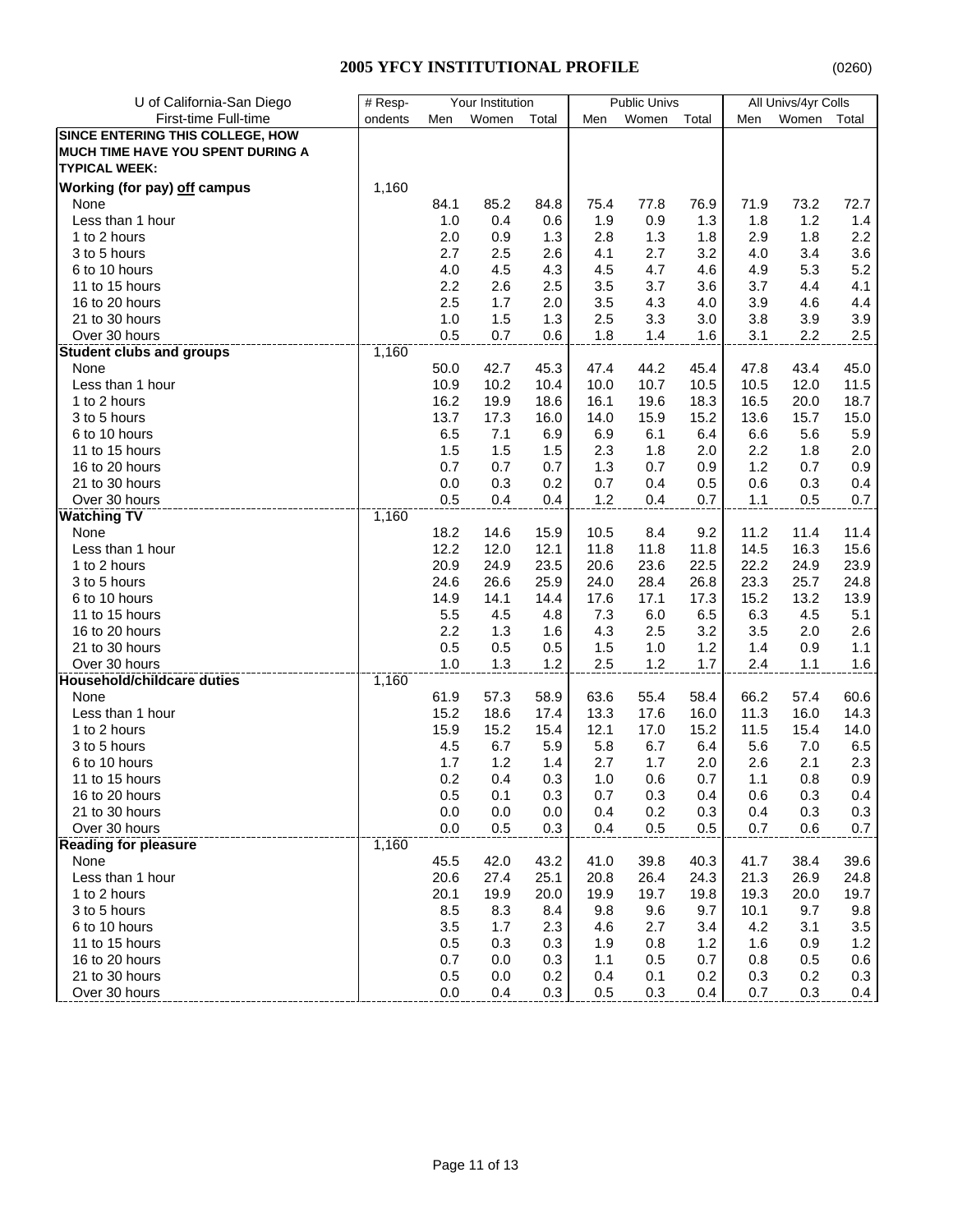| U of California-San Diego                | $#$ Resp- | Your Institution |       |       | <b>Public Univs</b> |       |       | All Univs/4yr Colls |       |       |
|------------------------------------------|-----------|------------------|-------|-------|---------------------|-------|-------|---------------------|-------|-------|
| First-time Full-time                     | ondents   | Men              | Women | Total | Men                 | Women | Total | Men                 | Women | Total |
| SINCE ENTERING THIS COLLEGE, HOW         |           |                  |       |       |                     |       |       |                     |       |       |
| MUCH TIME HAVE YOU SPENT DURING A        |           |                  |       |       |                     |       |       |                     |       |       |
| <b>TYPICAL WEEK:</b>                     |           |                  |       |       |                     |       |       |                     |       |       |
| <b>Commuting</b>                         | 1,160     |                  |       |       |                     |       |       |                     |       |       |
| None                                     |           | 62.9             | 74.1  | 70.3  | 55.5                | 63.9  | 60.8  | 56.6                | 63.4  | 60.9  |
| Less than 1 hour                         |           | 7.7              | 6.2   | 6.7   | 12.1                | 10.9  | 11.3  | 12.0                | 10.4  | 11.0  |
| 1 to 2 hours                             |           | 11.2             | 7.7   | 8.9   | 13.5                | 10.4  | 11.5  | 12.9                | 10.4  | 11.4  |
| 3 to 5 hours                             |           | 9.7              | 7.3   | 8.1   | 9.8                 | 8.9   | 9.2   | 9.2                 | 8.5   | 8.7   |
| 6 to 10 hours                            |           | 6.0              | 3.2   | 4.1   | 5.4                 | 3.9   | 4.4   | 5.0                 | 4.4   | 4.6   |
| 11 to 15 hours                           |           | 1.5              | 0.9   | 1.1   | 1.8                 | 1.0   | 1.3   | 1.8                 | 1.4   | 1.6   |
| 16 to 20 hours                           |           | 0.7              | 0.3   | 0.4   | 0.8                 | 0.4   | 0.6   | 0.9                 | 0.6   | 0.7   |
| 21 to 30 hours                           |           | 0.0              | 0.0   | 0.0   | 0.6                 | 0.2   | 0.3   | 0.4                 | 0.2   | 0.3   |
| Over 30 hours                            |           | 0.2              | 0.4   | 0.3   | 0.6                 | 0.4   | 0.5   | 1.1                 | 0.7   | 0.8   |
| <b>Playing video/computer games</b>      | 1,160     |                  |       |       |                     |       |       |                     |       |       |
| None                                     |           | 29.1             | 64.4  | 52.2  | 20.4                | 62.0  | 46.8  | 24.2                | 67.4  | 51.4  |
| Less than 1 hour                         |           | 13.2             | 15.8  | 14.9  | 15.6                | 17.4  | 16.8  | 17.2                | 15.7  | 16.2  |
| 1 to 2 hours                             |           | 16.4             | 10.4  | 12.5  | 21.0                | 11.3  | 14.8  | 20.8                | 9.6   | 13.7  |
| 3 to 5 hours                             |           | 22.1             | 6.2   | 11.7  | 19.3                | 6.5   | 11.2  | 17.8                | 4.7   | 9.5   |
| 6 to 10 hours                            |           | 11.2             | 2.2   | 5.3   | 12.1                | 1.7   | 5.5   | 10.1                | 1.6   | 4.8   |
| 11 to 15 hours                           |           | 3.0              | 0.4   | 1.3   | 5.1                 | 0.5   | 2.2   | 4.3                 | 0.5   | 1.9   |
| 16 to 20 hours                           |           | 2.2              | 0.3   | 0.9   | 2.9                 | 0.3   | 1.3   | 2.4                 | 0.3   | 1.1   |
| 21 to 30 hours                           |           | 1.5              | 0.1   | 0.6   | 1.7                 | 0.1   | 0.7   | 1.2                 | 0.1   | 0.5   |
| Over 30 hours                            |           | 1.2              | 0.1   | 0.5   | 1.9                 | 0.2   | 0.8   | 1.9                 | 0.2   | 0.9   |
| <b>Prayer/meditation</b>                 | 1,160     |                  |       |       |                     |       |       |                     |       |       |
| None                                     |           | 57.5             | 57.9  | 57.8  | 47.3                | 47.7  | 47.5  | 47.5                | 45.0  | 45.9  |
| Less than 1 hour                         |           | 21.1             | 22.8  | 22.2  | 23.6                | 29.1  | 27.1  | 25.1                | 28.4  | 27.2  |
| 1 to 2 hours                             |           | 13.9             | 12.7  | 13.1  | 16.2                | 14.5  | 15.2  | 15.2                | 16.6  | 16.1  |
| 3 to 5 hours                             |           | 3.5              | 4.9   | 4.4   | 6.9                 | 5.6   | 6.1   | 6.2                 | 6.3   | 6.2   |
| 6 to 10 hours                            |           | 2.5              | 1.1   | 1.6   | 2.8                 | 1.8   | 2.2   | 3.1                 | 2.2   | 2.5   |
| 11 to 15 hours                           |           | 1.0              | 0.1   | 0.4   | 1.4                 | 0.5   | 0.8   | 1.1                 | 0.6   | 0.8   |
| 16 to 20 hours                           |           | 0.5              | 0.1   | 0.3   | 0.7                 | 0.3   | 0.5   | 0.6                 | 0.4   | 0.5   |
| 21 to 30 hours                           |           | 0.0              | 0.0   | 0.0   | 0.6                 | 0.1   | 0.3   | 0.4                 | 0.2   | 0.3   |
| Over 30 hours                            |           | 0.0              | 0.4   | 0.3   | 0.6                 | 0.3   | 0.4   | 0.9                 | 0.4   | 0.6   |
| <b>Surfing the Internet</b>              | 1,159     |                  |       |       |                     |       |       |                     |       |       |
| None                                     |           | 3.5              | 3.7   | 3.6   | 3.2                 | 4.6   | 4.1   | 3.9                 | 6.1   | 5.3   |
| Less than 1 hour                         |           | 5.7              | 8.3   | 7.4   | 9.2                 | 13.6  | 12.0  | 10.3                | 15.8  | 13.8  |
| 1 to 2 hours                             |           | 16.9             | 21.3  | 19.8  | 18.8                | 26.3  | 23.6  | 22.5                | 26.8  | 25.2  |
| 3 to 5 hours                             |           | 25.1             | 29.7  | 28.1  | 29.2                | 27.6  | 28.2  | 27.8                | 26.6  | 27.0  |
| 6 to 10 hours                            |           | 22.6             | 20.2  | 21.1  | 19.6                | 16.2  | 17.4  | 17.6                | 13.8  | 15.2  |
| 11 to 15 hours                           |           | 11.7             | 7.5   | 9.0   | 8.8                 | 5.8   | 6.9   | 8.1                 | 5.0   | 6.1   |
| 16 to 20 hours                           |           | $6.0\,$          | 4.2   | 4.8   | 4.8                 | 2.9   | 3.6   | 4.1                 | 2.6   | 3.2   |
| 21 to 30 hours                           |           | 2.2              | 1.8   | 2.0   | 2.3                 | 1.2   | 1.6   | 2.0                 | 1.4   | 1.6   |
| Over 30 hours                            |           | $6.2\,$          | 3.2   | 4.2   | 4.1                 | 1.9   | 2.7   | 3.7                 | 1.9   | 2.5   |
| <b>Communicating via e-mail, Instant</b> |           |                  |       |       |                     |       |       |                     |       |       |
| Messenger, etc.                          | 1,159     |                  |       |       |                     |       |       |                     |       |       |
| None                                     |           | 2.5              | 0.9   | 1.5   | 3.4                 | 1.9   | 2.5   | 5.1                 | 3.3   | 4.0   |
| Less than 1 hour                         |           | 11.2             | 8.9   | 9.7   | 12.3                | 9.4   | 10.5  | 13.3                | 11.3  | 12.0  |
| 1 to 2 hours                             |           | 23.1             | 20.1  | 21.1  | 22.2                | 21.0  | 21.4  | 22.4                | 21.8  | 22.0  |
| 3 to 5 hours                             |           | 24.4             | 27.2  | 26.2  | 25.4                | 27.7  | 26.9  | 24.6                | 26.7  | 25.9  |
| 6 to 10 hours                            |           | 17.2             | 20.1  | 19.1  | 16.1                | 19.3  | 18.1  | 15.4                | 17.9  | 17.0  |
| 11 to 15 hours                           |           | 8.7              | 9.5   | 9.2   | 9.1                 | 9.1   | 9.1   | 7.9                 | 7.9   | 7.9   |
| 16 to 20 hours                           |           | 4.7              | 6.2   | 5.7   | 3.9                 | 5.0   | 4.6   | 4.0                 | 4.3   | 4.2   |
| 21 to 30 hours                           |           | 2.0              | 2.8   | 2.5   | 2.7                 | 2.6   | 2.6   | 2.4                 | 2.6   | 2.5   |
| Over 30 hours                            |           | 6.2              | 4.4   | 5.0   | 4.9                 | 4.0   | 4.4   | 4.8                 | 4.2   | 4.5   |